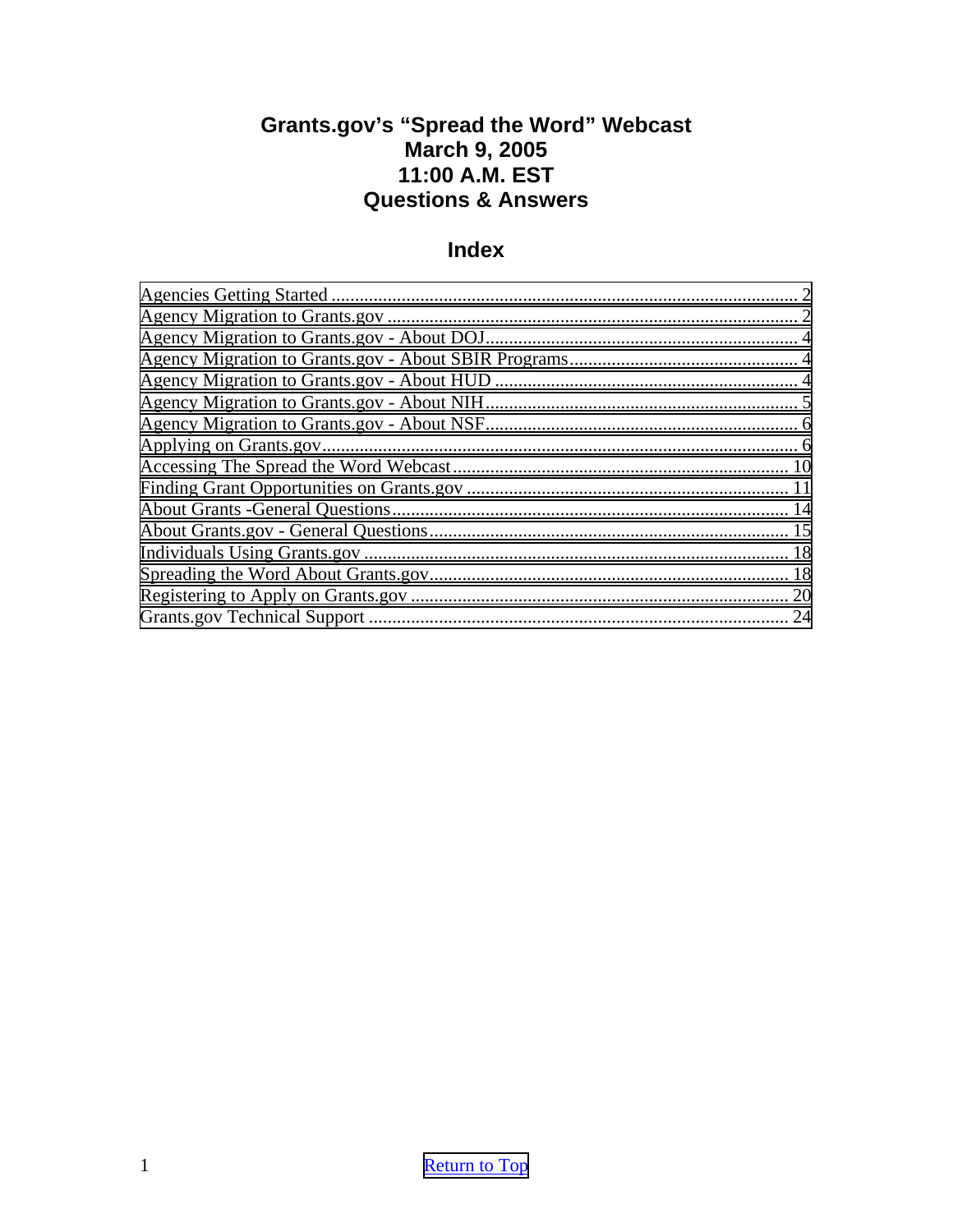<span id="page-1-0"></span>

| <b>Category</b>                                    | Question                                                                                                                                                                                                                    | <b>Response</b>                                                                                                                                                                                                                                                                                                                                                                                                                                                                                                                                                                                                                                                                                                                                                                                                  |
|----------------------------------------------------|-----------------------------------------------------------------------------------------------------------------------------------------------------------------------------------------------------------------------------|------------------------------------------------------------------------------------------------------------------------------------------------------------------------------------------------------------------------------------------------------------------------------------------------------------------------------------------------------------------------------------------------------------------------------------------------------------------------------------------------------------------------------------------------------------------------------------------------------------------------------------------------------------------------------------------------------------------------------------------------------------------------------------------------------------------|
| <b>Agencies Getting</b><br><b>Started</b>          | How will we as Federal Grant Managers, receive and<br>process grant applications received on Grants.gov?                                                                                                                    | Each agency can decide how they would like to process their grant applications. You can<br>either receive the applications in a PDF version or as an XML file that can be imported into<br>your current grants management system.                                                                                                                                                                                                                                                                                                                                                                                                                                                                                                                                                                                |
| <b>Agencies Getting</b><br><b>Started</b>          | If an agency has an OMB approved form required for<br>their application process, and it is not included in the<br>forms repository in Grants.gov, can it get added in a<br>timely fashion since it is already OMB approved? | Grants.gov will be able to develop an OMB approved form for an agency. The development<br>time for a form takes between 2-3 months. You will need to work with an agency Program<br>Advisor at Grants.gov to have the form developed.                                                                                                                                                                                                                                                                                                                                                                                                                                                                                                                                                                            |
| <b>Agencies Getting</b><br><b>Started</b>          | We only award grants that have been mandated by<br>Congress in our annual Appropriation Bill. My<br>department's position is that we do not assign CFDA<br>#s to one time mandatory grants. Can I still use<br>Grants.gov?  | It is not necessary to have a CFDA number to post either a grant opportunity or a grant<br>application package on Grants.gov. Please contact Grants.gov at support@grants.gov to<br>find out who your Grants.gov program advisor is and they can begin to help you learn how<br>you can begin to use Grants.gov.                                                                                                                                                                                                                                                                                                                                                                                                                                                                                                 |
| <b>Agencies Getting</b><br><b>Started</b>          | What should a brand new agency do? We have a<br>web site and are just getting underway?                                                                                                                                     | Contact Grants.gov and we will assign you to a Federal Program Advisor who can begin to<br>explain the steps to get started using Grants.gov. Our email address is<br>support@grants.gov and phone number is 1-800-518-4726                                                                                                                                                                                                                                                                                                                                                                                                                                                                                                                                                                                      |
| <b>Agencies Getting</b><br><b>Started</b>          | Can you say something about what IT changes<br>institutions will have to adopt in order to make full<br>use of Grants.gov, especially S2S developments?                                                                     | Each agency and institution has had to look at its current business processes to evaluate<br>how to begin using Grants.gov. If you are interested in system-to-system developments or<br>would like to discuss how your institution could begin to incorporate Grants.gov into your<br>current business processes, the best way to discuss this would be to talk to a Grants.gov<br>Program Advisor. Please contact Grants.gov: support@grants.gov or 1-800-518-4726.                                                                                                                                                                                                                                                                                                                                            |
| <b>Agencies Getting</b><br><b>Started</b>          | How will we as Federal Grant Managers, receive and<br>process grant applications received on Grants.gov?                                                                                                                    | Each agency can decide how they would like to process their grant applications. You can<br>either receive the applications in a PDF version or as an XML file that can be imported into<br>your current grants management system.                                                                                                                                                                                                                                                                                                                                                                                                                                                                                                                                                                                |
| <b>Agency</b><br><b>Migration to</b><br>Grants.gov | Are all federal government departments now<br>participating in Grants.gov? Will all government<br>grants eventually be on this website? (and nowhere<br>else?)                                                              | Yes, all 26 Federal grant-making agencies are partnered and participating with Grants.gov<br>at various levels. Again yes, the long term goal is to have all Federal grants programs<br>available via electronic application, in addition to the all the grant opportunities currently<br>available on Grants.gov. However with any major change to an operating environment and<br>process it will take some time. Grants.gov is working with each Federal grant-making<br>agency to determine the appropriate transition steps and period to reach the goal within the<br>next year.                                                                                                                                                                                                                           |
| Agency<br><b>Migration to</b><br>Grants.gov        | Do you anticipate all federal agencies eventually<br>being required to use Grants.gov, so that this will<br>truly be the one-stop shop?                                                                                     | In October of 2003, The U.S. Office of Management and Budget (OMB) issued a mandate<br>that all Federal grant-making agencies post their grant opportunities to Grants.gov Find.<br>Today 100% of Federal grant opportunities offered by all 26 Federal grant-making<br>agencies are currently posted to Grants.gov. In January 2005, OMB issued a similar<br>mandates in its Pass back language for Federal grant program migration to Grants.gov<br>Apply by all Federal grant-making agencies. To-date 20 of 26 Federal grant-making<br>agencies have posted over 500 electronic grant applications to Grants.gov. Grants.gov is<br>working closely with all Federal grant-making agencies towards the migration of a single<br>"customer facing" storefront for finding and applying for all Federal grants. |
| <b>Agency</b><br><b>Migration to</b><br>Grants.gov | Is FEMA a grant partner?                                                                                                                                                                                                    | FEMA is a sub agency to the Dept. of Homeland Security which is one of 26 Federal grant-<br>making agencies partnering with Grants.gov.                                                                                                                                                                                                                                                                                                                                                                                                                                                                                                                                                                                                                                                                          |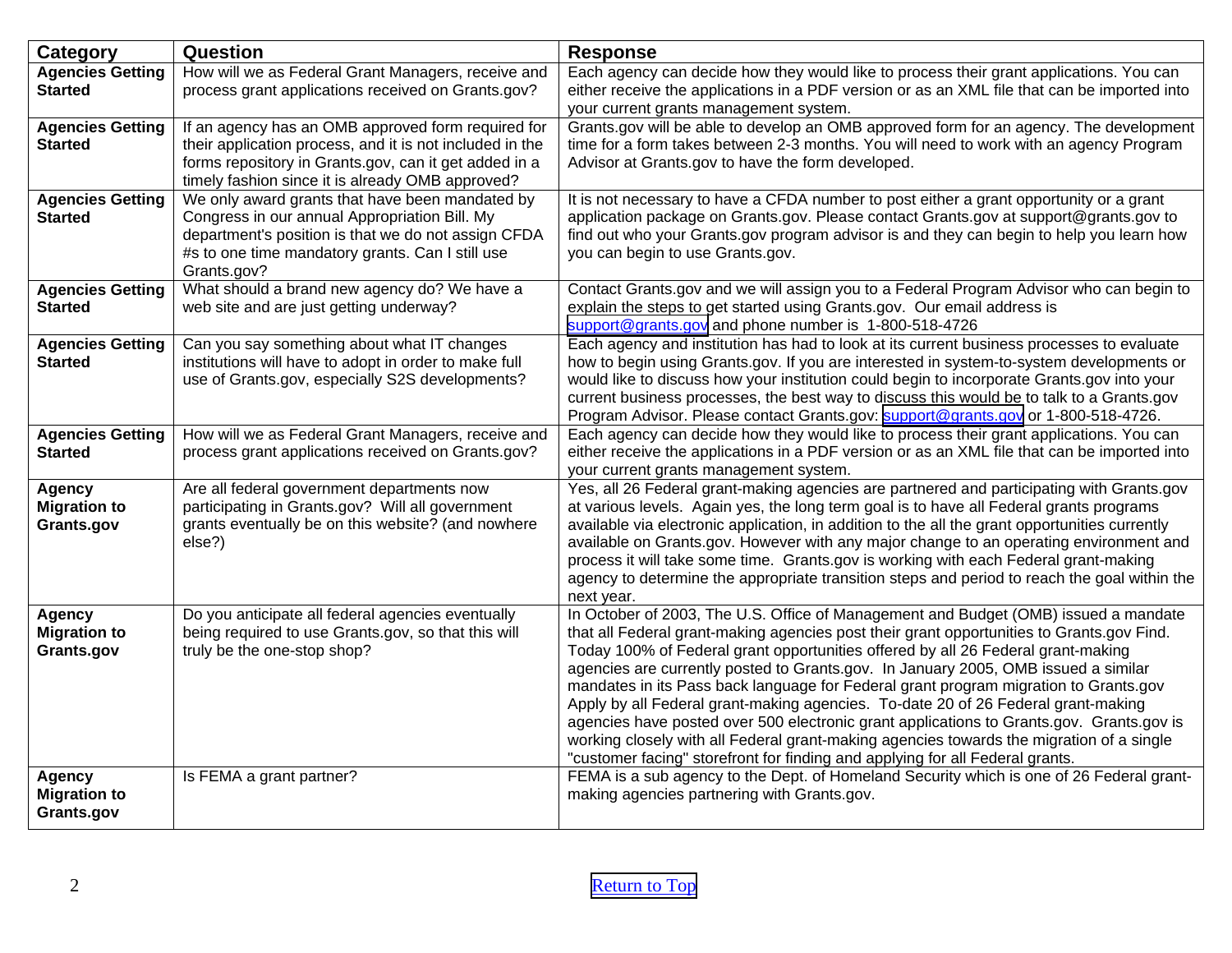| Category                                           | Question                                                                                                                                                                                                                                                                                              | <b>Response</b>                                                                                                                                                                                                                                                                                                                                                                                                                                                                                                                                                                                                                                                                                                                                                                                                                                                                  |
|----------------------------------------------------|-------------------------------------------------------------------------------------------------------------------------------------------------------------------------------------------------------------------------------------------------------------------------------------------------------|----------------------------------------------------------------------------------------------------------------------------------------------------------------------------------------------------------------------------------------------------------------------------------------------------------------------------------------------------------------------------------------------------------------------------------------------------------------------------------------------------------------------------------------------------------------------------------------------------------------------------------------------------------------------------------------------------------------------------------------------------------------------------------------------------------------------------------------------------------------------------------|
| <b>Agency</b><br><b>Migration to</b><br>Grants.gov | Is FEMA one of the grant agency partners to<br>Grants.Gov?                                                                                                                                                                                                                                            | Yes. FEMA is participating with Grants.gov as a sub-agency under the Department of<br>Homeland Security. FEMA is currently publishing all of its discretionary grant opportunities,<br>but it has not yet published an application package on Grants.gov. Grants.gov continues to<br>work with FEMA, as well as the entire Department of Homeland Security, as it continues to<br>migrate to using Grants.gov.                                                                                                                                                                                                                                                                                                                                                                                                                                                                   |
| Agency<br><b>Migration to</b><br>Grants.gov        | Is Grants.gov going to be the common venue for<br>institutions to electronically submit all federally<br>sponsored proposals? Will all Federal Departments<br>be available through Grants.gov by the end of 2005?                                                                                     | Grants.gov hopes to be the universal way that applicants apply electronically to the Federal<br>government. Grants.gov will continue to work with each agency to make this goal happen.<br>Currently, the plan is to work with all 26 Federal grant-making agencies to ramp-up at least<br>25% of all grant programs onto the Grants.gov by the end of 2005 and 50% by June 2006.                                                                                                                                                                                                                                                                                                                                                                                                                                                                                                |
| <b>Agency</b><br><b>Migration to</b><br>Grants.gov | Is IHS using grants.gov?                                                                                                                                                                                                                                                                              | IHS will have some of its grants on Grants.gov during this fiscal year, but not all of the<br>grants will be available for electronic application through Grants.gov. They will also<br>continue to accept applications through its traditional avenues.                                                                                                                                                                                                                                                                                                                                                                                                                                                                                                                                                                                                                         |
| <b>Agency</b><br><b>Migration to</b><br>Grants.gov | The Maryland Department of the Environment is<br>currently utilizing IGMS with EPA. Will we eventually<br>be migrated into Grants.gov?                                                                                                                                                                | Grants.gov only offers Find and Apply functionality. If the IGMS system includes post-<br>award functionality, then you will most likely continue to use this system for those<br>functions. EPA is working with Grants.gov and plans to use Grants.gov to post its<br>applications.                                                                                                                                                                                                                                                                                                                                                                                                                                                                                                                                                                                             |
| <b>Agency</b><br><b>Migration to</b><br>Grants.gov | What percentage of government agencies are<br>posting on Grants.gov?                                                                                                                                                                                                                                  | 100% of Federal grant-making agencies are posting their discretionary and competitive<br>grant opportunities on Grants.gov Find. With regards to posting grant application<br>packages, 20 of the 26 agencies have posted a package on Grants.gov Apply. We<br>continue to work with each agency to increase the number of application packages<br>available on Grants.gov.                                                                                                                                                                                                                                                                                                                                                                                                                                                                                                      |
| <b>Agency</b><br><b>Migration to</b><br>Grants.gov | When will USAID have the online application process<br>set up through Grants.gov?                                                                                                                                                                                                                     | USAID is currently training all their sub agencies to transition to Grants.gov and has<br>conducted a successful test for electronic application submission. Currently, the goal is to<br>fully migrate USAID to Grants.gov within 3 to 6 months.                                                                                                                                                                                                                                                                                                                                                                                                                                                                                                                                                                                                                                |
| <b>Agency</b><br><b>Migration to</b><br>Grants.gov | Will agencies that currently have their own electronic<br>submissions systems be transitioning to Grants.gov<br>as the sole online method for application submission<br>(e.g. NSF-Fastlane, NIH -Commons, ED - E-grants,<br>DOE, NASA, DOJ)? Is there a published schedule of<br>planned changeovers? | All Federal grant-making agencies are currently migrating the customer-facing or front end<br>of the process of finding and applying for grants to Grants.gov. Additionally, all agencies<br>are streamlining and standardizing their grant application processes and form to migrate to<br>their grant programs for electronic submission through Grants.gov. For agencies with<br>existing legacy grants systems, it is likely that these systems will remain in place but<br>interact with Grants.gov for system-to-system operations. Many agencies such as the<br>Dept. of Education, NIH, Dept. Energy and others have begun electronic application<br>submissions. Grants.gov is working closely with all Federal grant-making agencies to<br>provide a one-stop solution to the grant community and grant applicants for finding and<br>applying for all Federal grants. |
| Agency<br><b>Migration To</b><br>Grants.gov        | Does the Department of Justice use grants.gov or do<br>they only use the GMS system? Will they continue to<br>use GMS?                                                                                                                                                                                | We believe that you are referencing the Grants Management System (GMS), which is the<br>Grants Management System that Department of Justice created. Each agency is<br>evaluating their currently grants management systems and coming up with a timeline of<br>when they will shut down the customer-facing end of their systems. Currently, Department<br>of Justice does continue to use the GMS system, but it has also developed a system-to-<br>system connectivity to Grants.gov and has also posted application packages on the<br>Grants.gov system. This system-to-system interaction allows the Department of Justice to<br>keep their back-end system to accept grant applications submitted through Grants.gov.                                                                                                                                                     |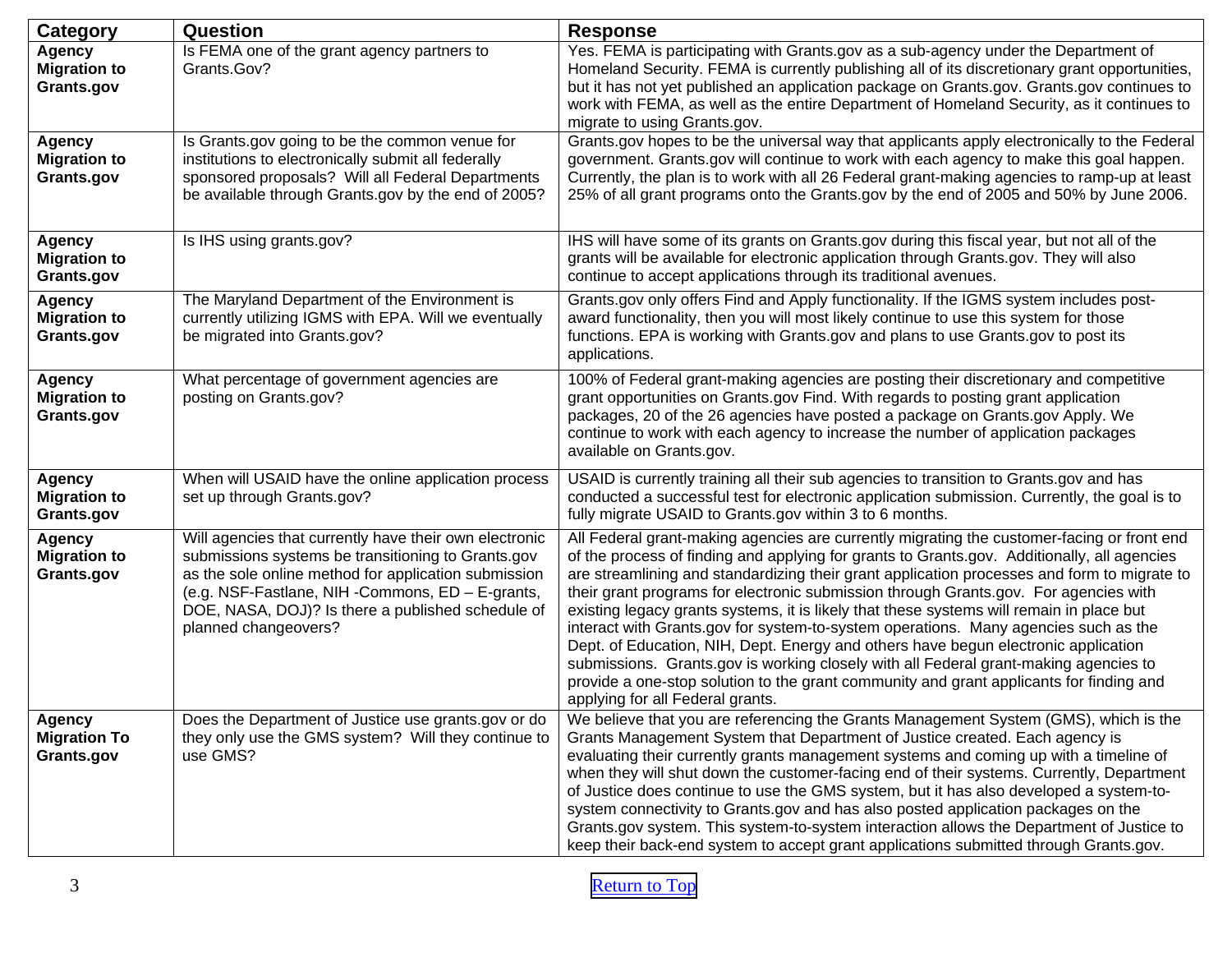<span id="page-3-0"></span>

| Category                                                                                     | Question                                                                                                                                                                                   | <b>Response</b>                                                                                                                                                                                                                                                                                                                                                                                                                                                                                                                                                                                                                                                                                                                                                                                                                                                                                                                                                          |
|----------------------------------------------------------------------------------------------|--------------------------------------------------------------------------------------------------------------------------------------------------------------------------------------------|--------------------------------------------------------------------------------------------------------------------------------------------------------------------------------------------------------------------------------------------------------------------------------------------------------------------------------------------------------------------------------------------------------------------------------------------------------------------------------------------------------------------------------------------------------------------------------------------------------------------------------------------------------------------------------------------------------------------------------------------------------------------------------------------------------------------------------------------------------------------------------------------------------------------------------------------------------------------------|
| <b>Agency</b><br><b>Migration to</b><br>Grants.gov                                           | Which agencies have developed their "back offices"?<br>Are these the only agencies we can submit<br>applications to through Grants.gov?                                                    | The agencies that have developed a back-office system to link with the Grants.gov system<br>are the following: NOAA, within the Department of Commerce, National Endowment of<br>Humanities, Department of Labor, Environmental Protection Agency, Department of<br>Energy, Department of Agriculture, Department of Justice, FEMA within the Department of<br>Homeland Security, NASA, Agency for International Development, Department of<br>Education, Department of Health and Human Services, and National Science Foundation.<br>Developments are underway for Department of Interior, National Endowment for the Arts<br>and State Department. With regards to using Grants.gov to receive applications, there are<br>many agencies who are posting application packages on Grants.gov and not using a back-<br>end system to receive the application. Currently, 20 of the 26 federal grant-making<br>agencies have posted an application package on Grants.gov. |
| <b>Agency</b><br><b>Migration to</b><br>Grants.gov -<br><b>About DOJ</b>                     | Will DOJ be using Grants.gov? And when will DOJ<br>grants be posted on Grants.gov?                                                                                                         | The Dept. of Justice (DOJ) is partnering with Grants.gov and has posted four grants<br>programs for electronic submission to date. For more upcoming DOJ grant opportunities<br>please visit http://www.grants.gov/Find and conduct a search by Agency                                                                                                                                                                                                                                                                                                                                                                                                                                                                                                                                                                                                                                                                                                                   |
| <b>Agency</b><br><b>Migration to</b><br>Grants.gov -<br><b>About SBIR</b><br><b>Programs</b> | How does a program such as SBIR/STTR program<br>begin to participate? Will Grants.gov also list<br>SBIR/STTR program grants and contracts from all<br>agencies?                            | Some SBIR programs have been posted on Grants.gov. For example, the Department of<br>Education has one SBIR program that allows you to apply electronically through<br>Grants.gov. It will be on a case to case basis, but Grants.gov hopes to allow applicants the<br>option to use Grants.gov in the future for any SBIR application.                                                                                                                                                                                                                                                                                                                                                                                                                                                                                                                                                                                                                                  |
| <b>Agency</b><br><b>Migration to</b><br>Grants.gov -<br><b>About HUD</b>                     | Do you have information on when the HUD '05 RFP<br>for the Youth Build grants will be coming out?                                                                                          | Per the Department of Housing and Urban Development, all applications except the<br>Continuum of Care will be placed on Grants.gov for electronic application submission. You<br>can sign up for grant opportunity email notification service with Grants.gov and to receive<br>an email when the applications are available on Grants.gov. To subscribe to receive grant<br>opportunity notifications please visit: http://www.grants.gov/FedGrantsNotification2                                                                                                                                                                                                                                                                                                                                                                                                                                                                                                        |
| <b>Agency</b><br><b>Migration to</b><br>Grants.gov -<br><b>About HUD</b>                     | Will the 2005 HUD SuperNOFA be announced<br>through Grants.Gov? Will HUD require grant<br>applications under its SuperNOFA to be submitted<br>electronically through Grants.gov this year? | Yes, HUD SuperNOFA grant opportunities will be available on Grants.gov. HUD is<br>encouraging all grant applicants to electronically submit grant applications. For detailed<br>information on HUD application submission requirements, please read the General Section<br>and Program Section of the SuperNOFA. Additionally, you can sign up for grant<br>opportunity email notification service with Grants.gov and to receive an email when the<br>applications are available on Grants.gov. To subscribe to receive grant opportunity<br>notifications please visit: http://www.grants.gov/FedGrantsNotification2                                                                                                                                                                                                                                                                                                                                                   |
| <b>Agency</b><br><b>Migration to</b><br>Grants.gov -<br><b>About HUD</b>                     | Will this year's HUD Section 202 and Section 811<br>applications be submitted via Grants.gov?                                                                                              | Per the Department of Housing and Urban Development, all applications except the<br>Continuum of Care will be placed on Grants.gov for electronic application submission.                                                                                                                                                                                                                                                                                                                                                                                                                                                                                                                                                                                                                                                                                                                                                                                                |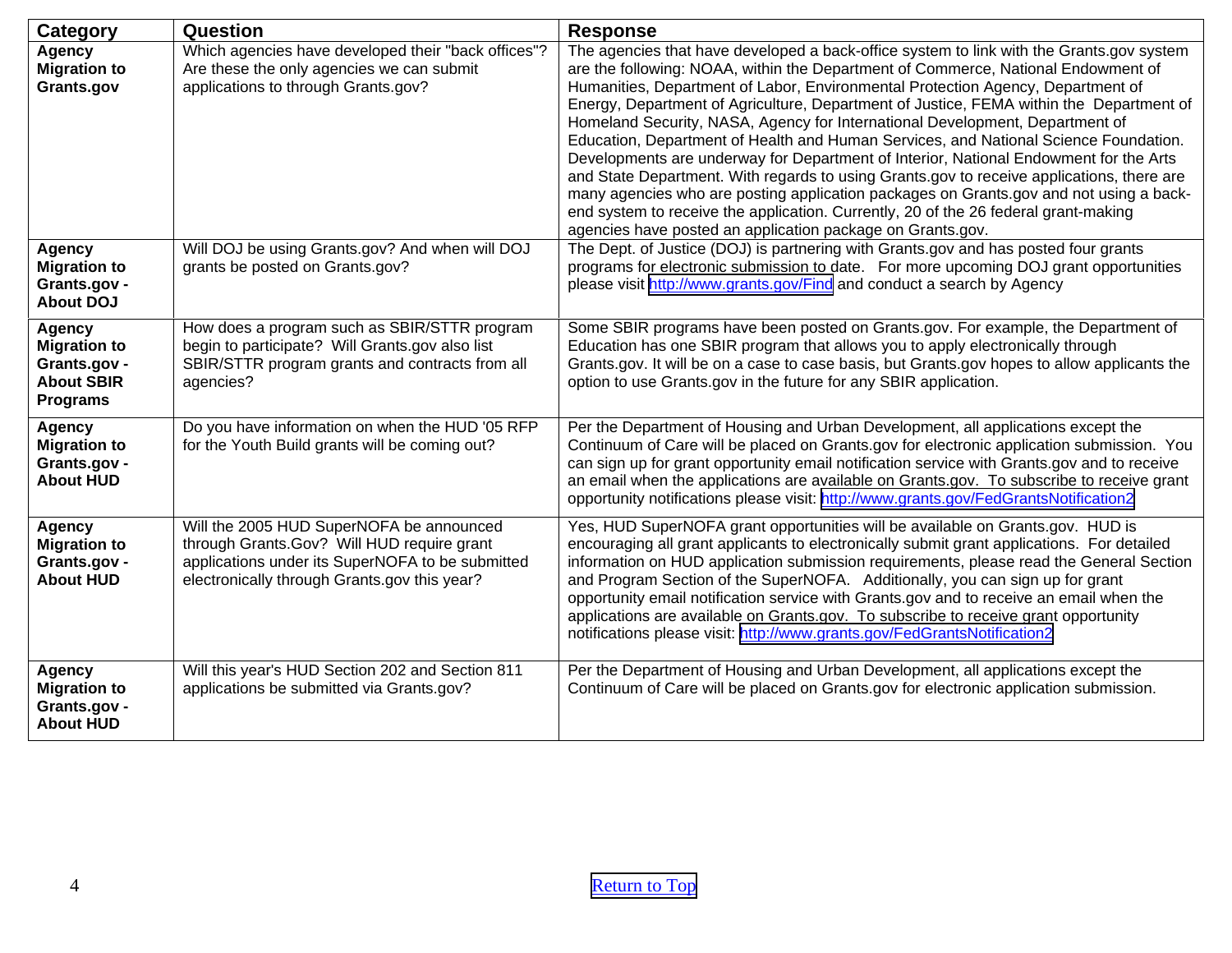<span id="page-4-0"></span>

| <b>Category</b>                                                          | Question                                                                                                                                                           | <b>Response</b>                                                                                                                                                                                                                                                                                                                                                                                                                                                                                                                                                                                                    |
|--------------------------------------------------------------------------|--------------------------------------------------------------------------------------------------------------------------------------------------------------------|--------------------------------------------------------------------------------------------------------------------------------------------------------------------------------------------------------------------------------------------------------------------------------------------------------------------------------------------------------------------------------------------------------------------------------------------------------------------------------------------------------------------------------------------------------------------------------------------------------------------|
| <b>Agency</b><br><b>Migration to</b><br>Grants.gov -<br><b>About NIH</b> | Grants.gov is listed as an NIH Service Provider. Is<br>NIH going to use Grants.gov for Web-based<br>submissions? When is that going to commence?                   | NIH had an opportunity on Grants.gov that was posted last summer which was the Pioneer<br>Award program. They are planning to post that competition again in the next couple of<br>months, as well as in June they are currently planning to launch their first program on<br>Grants.gov and then from there, we will be ramping up to include others. NIH is planning<br>to post the Pioneer Award competition again in the next couple of months, as well as in<br>June they are currently planning to launch their first program on Grants.gov and then from<br>there, we will be ramping up to include others. |
| <b>Agency</b><br><b>Migration to</b><br>Grants.gov -<br><b>About NIH</b> | Is NIH one of the 26 agency partners at grants.gov?                                                                                                                | NIH is an agency within the U.S. Department of Health and Human Services (HHS). HHS<br>is the lead agency managing Grants.gov and is one of the 26 Federal grant-making<br>agencies.                                                                                                                                                                                                                                                                                                                                                                                                                               |
| Agency<br><b>Migration to</b><br>Grants.gov -<br><b>About NIH</b>        | What are the plans to "interface" Grants.gov with NIH<br>eRA Commons and NSF FastLane?? Is there a time<br>line for this process?                                  | The NSF FastLane and NIH Commons systems includes additional functionality than just<br>the Grants.gov Find and Apply. Those elements will continue to be in production while NSF<br>and NIH transition more of their programs to Grants.gov customer-facing electronic<br>application system. With regards to moving to Grants.gov, NSF plans to test 15 initial<br>program announcements. From that pilot, NSF will look at lessons learned and eventually<br>expand the number and complexity of the packages posted.                                                                                           |
| <b>Agency</b><br><b>Migration to</b><br>Grants.gov -<br><b>About NIH</b> | Will the NIH still require PHS398 to be used, in<br>addition to the online application process? Will this<br>change occur prior to the NIH June 1 deadline?        | NIH is switching over to the Research and Related (R&R) forms that were recently<br>released on Grants.gov in November. The Department of Energy is currently using these.<br>You can view them on the Grants.gov site - so that you can see what they look like. But<br>[NIH is] switching from the 398. They also do have some NIH specific forms that will work<br>hand-in-hand with the R&R data set that will be available within the next month.                                                                                                                                                             |
| Agency<br><b>Migration to</b><br>Grants.gov -<br><b>About NIH</b>        | Can we use this vehicle for applying to SBIR<br>Omnibus Solicitation April 1, 2005, deadline or for<br>the NIH SBIR Phase I or II grants?                          | Currently, these solicitations have not been made available by NIH for submission via<br>Grants.gov. Grants.gov is working closely with NIH to launch their first program on<br>Grants.gov electronic submission in June and then from there will be ramping up to include<br>others.                                                                                                                                                                                                                                                                                                                              |
| Agency<br><b>Migration to</b><br>Grants.gov -<br><b>About NIH</b>        | I'm a grantee who receives SBIR funding from<br>NIAAA and NIDA. Do NIAAA and NIDA accept<br>submissions from Grants.gov?                                           | NIH is in the process of submitting a response. The response will be updated upon receipt.                                                                                                                                                                                                                                                                                                                                                                                                                                                                                                                         |
| Agency<br><b>Migration to</b><br>Grants.gov -<br><b>About NIH</b>        | Our organization works with CDC and NIH on<br>numerous grants. Will these agencies be using<br>Grants.gov for electronic application submissions? If<br>yes, when? | NIH & CDC are in the process of submitting a response. The response will be updated<br>upon receipt.                                                                                                                                                                                                                                                                                                                                                                                                                                                                                                               |
| <b>Agency</b><br><b>Migration to</b><br>Grants.gov -<br><b>About NIH</b> | When will it be mandatory for all NIH grants to be<br>submitted via Grants.gov?                                                                                    | NIH is in the process of submitting a response. The response will be updated upon receipt.                                                                                                                                                                                                                                                                                                                                                                                                                                                                                                                         |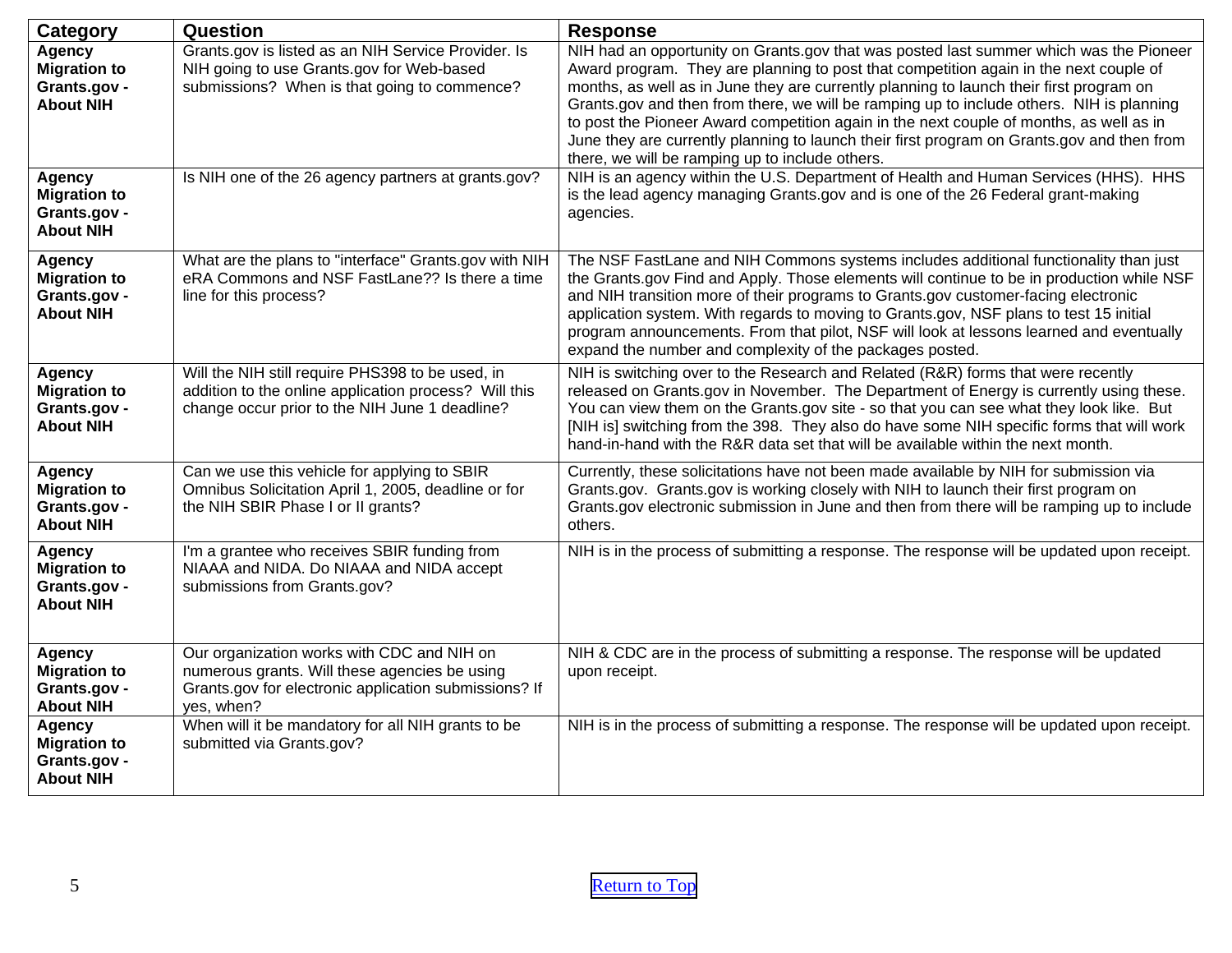<span id="page-5-0"></span>

| Category                                                                 | <b>Question</b>                                                                                                                                                                  | <b>Response</b>                                                                                                                                                                                                                                                                                                                                                                                                                                                         |
|--------------------------------------------------------------------------|----------------------------------------------------------------------------------------------------------------------------------------------------------------------------------|-------------------------------------------------------------------------------------------------------------------------------------------------------------------------------------------------------------------------------------------------------------------------------------------------------------------------------------------------------------------------------------------------------------------------------------------------------------------------|
| <b>Agency</b><br><b>Migration to</b><br>Grants.gov -<br><b>About NSF</b> | Will NSF be accepting applications from Grants.gov?                                                                                                                              | With regards to moving to Grants.gov, NSF has plans to test 15 initial program<br>announcements. From that pilot, NSF will look at lessons learned and eventually expand<br>the number and complexity of the packages posted.                                                                                                                                                                                                                                           |
| <b>Applying on</b><br>Grants.gov                                         | Are award notices sent through Grants.gov or<br>through traditional means?                                                                                                       | Grants.gov is not currently involved in the award or post-award process. After successful<br>electronic submission of the Grant application, Grants.gov bows out of the picture, and all<br>activities and communications regarding the review and award of grants is conducted by<br>the awarding agency.                                                                                                                                                              |
| <b>Applying on</b><br>Grants.gov                                         | Are backup documents submitted electronically as<br>well? If so, in what format: PDF, Word, WordPerfect?                                                                         | Backup documentation is often requested by offering agencies. Grants.gov does not have<br>a limitation on types of files that we can process, but often the offering agency will ask for a<br>specific type of file. Details related additional documentation or required files are provided<br>in the specific agency instructions included with each grant application package.                                                                                       |
| <b>Applying on</b><br>Grants.gov                                         | Can a non-profit apply for a cost rate using<br>grants.gov?                                                                                                                      | No. Grants.gov only deals with Finding federal grants and Applying for those federal<br>grants.                                                                                                                                                                                                                                                                                                                                                                         |
| <b>Applying on</b><br>Grants.gov                                         | Can grants.gov answer questions post-award (i.e.,<br>equipment issues, grant extensions, budget<br>modifications)?                                                               | No, those types of questions would be handled by the awarding agency.                                                                                                                                                                                                                                                                                                                                                                                                   |
| <b>Applying on</b><br>Grants.gov                                         | Can lone 501c3 organizations apply or must the<br>grant application come from a municipality or state<br>government?                                                             | Any organization or individual can register and submit grant applications through<br>Grants.gov.                                                                                                                                                                                                                                                                                                                                                                        |
| <b>Applying on</b><br>Grants.gov                                         | Can more than one authorized representative from<br>an institution be registered to submit proposals?                                                                            | Yes. Institutions are not limited to a specific number of Authorized Organization<br>Representatives (AORs).                                                                                                                                                                                                                                                                                                                                                            |
| <b>Applying on</b><br>Grants.gov                                         | Can we choose a recipient for Grant - specifically a<br>fire department in a town?                                                                                               | We are beginning to work with states to post state grant opportunities on Grants.gov. We<br>will continue to work with states to encourage their use of Grants.gov and we hope to make<br>Grants.gov the single website to Find both federal and state funding opportunities.                                                                                                                                                                                           |
| <b>Applying on</b><br>Grants.gov                                         | Can you explain in more detail about the "built in<br>error check"?                                                                                                              | The Grants gov grant application forms used to generate the electronic applications are<br>part of the PureEdge system. When generating the forms, agencies have requested that a<br>certain field be required, or that the applicant must have a file attachment on this form.<br>The PureEdge system has built in error checks to confirm that all required fields and forms<br>are properly filled in, and if they are not it will not permit electronic submission. |
| <b>Applying on</b><br>Grants.gov                                         | Could international applicants also use Grants.gov?                                                                                                                              | Yes - Upon completing the Grants.gov registration (including obtaining a DUNs number<br>and completing credential verification requirements) and meeting the requirements of a<br>specific grant opportunity, international applicants are welcome to use and submit<br>applications through Grants.gov.                                                                                                                                                                |
| <b>Applying on</b><br>Grants.gov                                         | Do non-competitive formula grants provided to<br>states, such as the Justice Assistance Grant (JAG) or<br>Juvenile Accountability Block Grant (JABG) appear<br>on this web site? | Currently, there are no formula-based grants available on Grants.gov for application, but<br>Grants.gov does have the ability to host these application packages on the system.<br>Grants.gov is working with Federal agencies to begin using Grants.gov to post its<br>mandatory or formula-based grant applications on its system.                                                                                                                                    |
| <b>Applying on</b><br>Grants.gov                                         | Does Grants.gov follow historical submissions?                                                                                                                                   | Yes, historical submissions are available and easily viewable. The status of all submissions<br>by a user can be viewed upon logging in to the Grants.gov website and clicking on<br>Application Status link across the top of each page.                                                                                                                                                                                                                               |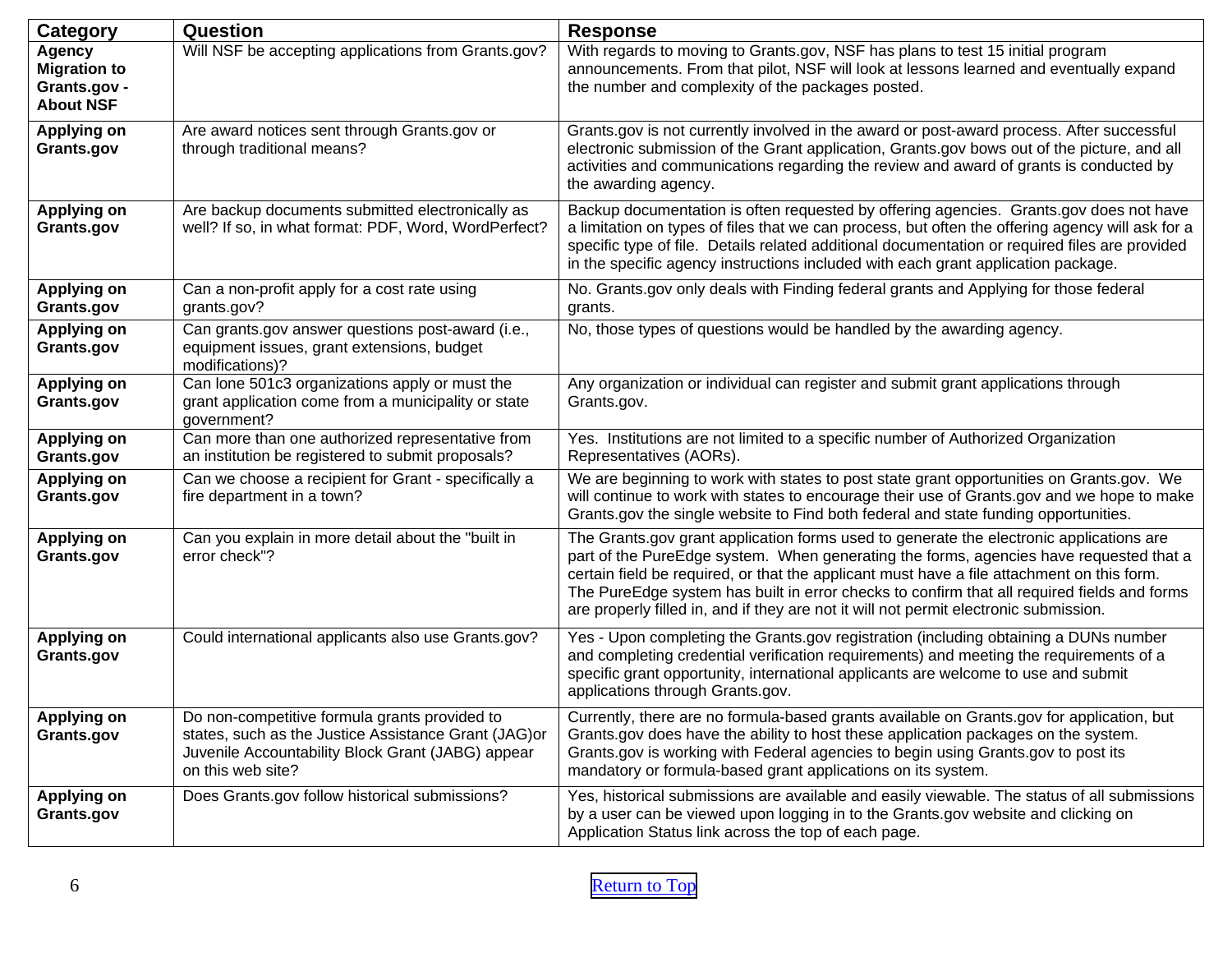| Category                         | Question                                                                                                                                                                                                                           | <b>Response</b>                                                                                                                                                                                                                                                                                                                                                                                                                                                                                                                                                                                                                                                                                               |
|----------------------------------|------------------------------------------------------------------------------------------------------------------------------------------------------------------------------------------------------------------------------------|---------------------------------------------------------------------------------------------------------------------------------------------------------------------------------------------------------------------------------------------------------------------------------------------------------------------------------------------------------------------------------------------------------------------------------------------------------------------------------------------------------------------------------------------------------------------------------------------------------------------------------------------------------------------------------------------------------------|
| <b>Applying on</b><br>Grants.gov | How are the institution's internal review procedures<br>incorporated into the submission process? How do<br>we prevent investigators from making unauthorized<br>submissions?                                                      | Institutions have complete control over their internal review process and who is able to<br>submit on their behalf. The last step in the registration process is for the Electronic<br>Business Point of Contact (eBiz) to physically log in to Grants.gov and give a particular<br>person Authorized Organization Representative (AOR) status to submit applications on the<br>organizations behalf. This status can up updated at anytime and can be revoked just as<br>easily.                                                                                                                                                                                                                             |
| <b>Applying on</b><br>Grants.gov | How are you working to ensure that the submission<br>process will be glitch-free?                                                                                                                                                  | Grants.gov is continually working on improving the information and online processing to<br>make finding and applying for grants easier and more cost effective. As with any system<br>using the internet, we can not claim to be glitch-free since many of the glitches associated<br>with electronic submission may be out of our control. However, we have enhanced our<br>system capacity, continue to streamline application forms and data processing<br>requirements and deploy new functionality to make grant submission process as smooth<br>as possible. That said, to-date over 1,800 electronic applications submitted through<br>Grants.gov providing a consistent track record for performance. |
| <b>Applying on</b><br>Grants.gov | How can I learn more about submitting an application<br>on Grants.gov?                                                                                                                                                             | The Grants.gov website is full of information and instructions to assist you in submitting<br>and application. Please visit our website, specifically http://www.grants.gov/Apply                                                                                                                                                                                                                                                                                                                                                                                                                                                                                                                             |
| <b>Applying on</b><br>Grants.gov | How is an applicant suppose to submit the proof of<br>non-profit documentation electronically, the problem<br>is many applicants are not aware that they need to<br>scan the hard-copy document and submit it with the<br>package? | Correct. The way for an applicant to submit its proof of documentation is to scan the<br>document and attach it to the application package. Grants.gov has information on how an<br>applicant can scan and create a PDF of those documents. The agency specific instructions<br>should also reference if you need to include the documentation for the application to be<br>valid.                                                                                                                                                                                                                                                                                                                            |
| <b>Applying on</b><br>Grants.gov | I have found that trying to find the application<br>package to work offline is difficult. Is there any way to<br>make it easier?                                                                                                   | Working offline provides great flexibility to a majority of the Grant Community, and allows<br>for emailing the application from person to person. If you are having difficulty, please walk<br>through the Training Demonstration on our website @<br>http://www.grants.gov/CompleteApplication. Or you can contact us at support@grants.gov<br>for further assistance.                                                                                                                                                                                                                                                                                                                                      |
| <b>Applying on</b><br>Grants.gov | If two people are authorized to submit for a grant can<br>they both access the website and make changes on<br>the same grant                                                                                                       | No. Grants.gov users would not have access to another users application, data or any<br>information once electronically submitted to Grants.gov. However, after downloading an<br>application, all application work is done off-line. During that time multiple people within an<br>applicant's organization can be easily share the same application package via email, as<br>any other attachment, across their organization to complete a grant application prior to<br>being submitted.                                                                                                                                                                                                                   |
| <b>Applying on</b><br>Grants.gov | Is the E-submission process currently up and<br>running?                                                                                                                                                                           | Yes. To date over 500 grant application packages have been posted, by over 20 Federal<br>grant-making agencies, to Grants.gov for electronic submission. Additionally, Grants.gov<br>has processed more than 1,800 electronic grant application submissions from grant<br>applicants.                                                                                                                                                                                                                                                                                                                                                                                                                         |
| <b>Applying on</b><br>Grants.gov | Once applications are submitted, will applicants have<br>an opportunity to revise their application as needed?                                                                                                                     | Users are able to revise their electronic package and re-submit through it Grants.gov up<br>until the close date of the opportunity. After the close date, all decisions on revisions would<br>be up to the sponsoring Agency.                                                                                                                                                                                                                                                                                                                                                                                                                                                                                |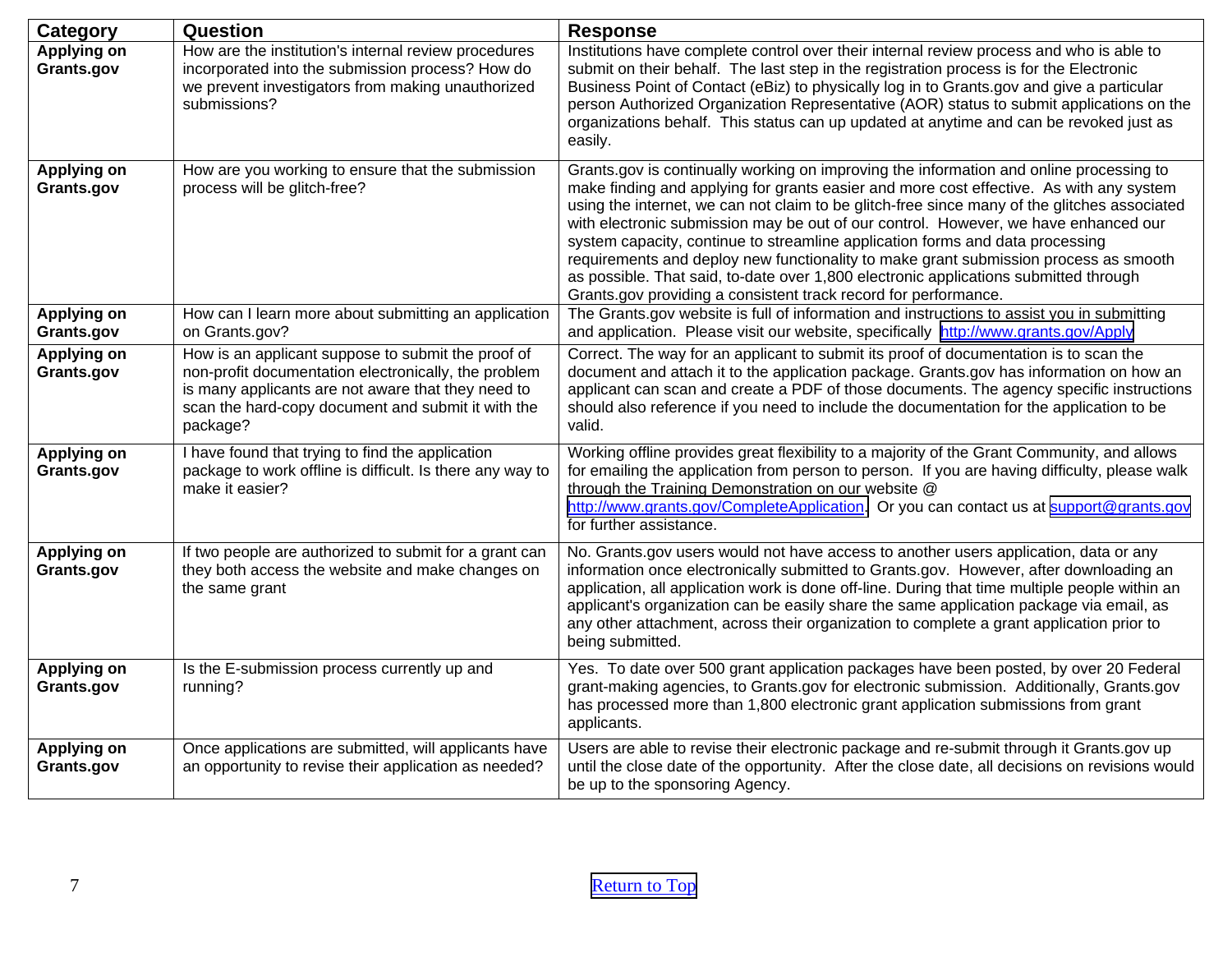| <b>Category</b>                  | Question                                                                                                                                                                                                                                                                                                         | <b>Response</b>                                                                                                                                                                                                                                                                                                                                                                                                                                                                                                                                                             |
|----------------------------------|------------------------------------------------------------------------------------------------------------------------------------------------------------------------------------------------------------------------------------------------------------------------------------------------------------------|-----------------------------------------------------------------------------------------------------------------------------------------------------------------------------------------------------------------------------------------------------------------------------------------------------------------------------------------------------------------------------------------------------------------------------------------------------------------------------------------------------------------------------------------------------------------------------|
| <b>Applying on</b><br>Grants.gov | There have been problems with applications that<br>have been submitted through APPLY not being sent<br>to the funding agency. Has this problem been<br>corrected?                                                                                                                                                | With any system, minor glitches will occur. That said, you are right, of the 1,800 electronic<br>applications submitted to-date, there have only been a very small number of applications<br>that did not process 'normally'. In these rare instances the application required manual<br>intervention from the Grants.gov technical team. Every application submitted to Grants.gov<br>has been delivered to the offering agency. Grants.gov has not lost even one application.                                                                                             |
| <b>Applying on</b><br>Grants.gov | We have several H/Q and regional staff ask. Can we<br>set up some dummy accounts in "grants.gov apply<br>module" so we can be familiarized with the "apply"<br>process and help the applicants with any questions<br>they might come up with? Is this possible?                                                  | We are working on a training environment for just that situation, however it is not yet<br>available. If you have a specific, timely need, please contact your agency's Grants.gov<br>Point of Contact. Please visit http://www.grants.gov/ForGrantors to locate your Grants.gov<br><b>Agency Point Contact.</b>                                                                                                                                                                                                                                                            |
| <b>Applying on</b><br>Grants.gov | What kind of verification or acceptance messages do<br>the applicants get when they submit their application<br>package? Does it have a date and time/stamp on<br>that message?                                                                                                                                  | Users receive initial confirmations of a successful submission, with a date and time stamp<br>as well as an email that tells them of the various stages of the application's journey to the<br>agency. The status of all submissions by a user can be viewed upon log in to the website<br>and clicking on Application Status.                                                                                                                                                                                                                                              |
| <b>Applying on</b><br>Grants.gov | When I change an attachment in Grant.gov the<br>report will not reflect the correction. I have to detach<br>and attached the document again. Will Grants.gov<br>show all errors entered into the system? The<br>Knauss fellowship requires an original Transcript so<br>how will this be loaded into Grants.gov? | Please contact the Grants.gov Contact Center to speak to an agent who can talk you<br>through the attachment process. In order to attach an original transcript, please scan the<br>transcript and convert it to a PDF. Grants.gov has information on how you can convert a<br>document to a PDF. Also, you can have this done fairly inexpensively at a facility like<br>Kinko's.                                                                                                                                                                                          |
| <b>Applying on</b><br>Grants.gov | When will grants.gov proceed with electronic<br>submissions only?                                                                                                                                                                                                                                                | Grants.gov hopes to be the universal way that applicants apply electronically to the federal<br>government. Grants.gov will continue to work with each agency to make this goal happen.<br>Currently, the plan is to work with all 26 Federal grant-making agencies to ramp-up at least<br>25% of all grant programs onto the Grants.gov by the end of 2005 and 50% by June 2006.                                                                                                                                                                                           |
| <b>Applying on</b><br>Grants.gov | Where can I find detailed information on how to<br>actually complete and submit required forms?                                                                                                                                                                                                                  | The Grants.gov website is full of information and instructions to assist you in submitting an<br>application. Grants.gov provides online user support tools, including access a multi-media<br>training demonstration, to guide you through the process of completing an application<br>package. In addition, the grant application package itself provides detailed instructions<br>from the sponsoring agency for completing a grant application. Please visit<br>http://www.grants.gov/Apply and http://www.grants.gov/CompleteApplication#demo for<br>more information. |
| <b>Applying on</b><br>Grants.gov | While using the web site, I found that on some of my<br>grants I cannot submit reports, because my name is<br>listed differently than on others. How can I resolve<br>this? And would it be better to use a person's first<br>and last name only rather than Ms./Mr. titles?                                     | The only limitation Grants.gov puts on submissions is that the user must have a valid user<br>ID and password. There is nothing in our rules limiting names/titles/etc. Please contact<br>our support center at support@grants.gov if you continue to experience difficulties.                                                                                                                                                                                                                                                                                              |
| <b>Applying on</b><br>Grants.gov | Will different people from the same organization be<br>able to review grant opportunities?                                                                                                                                                                                                                       | Yes. Multiple people can view the same grant opportunity online at any time. In addition,<br>Grants.gov downloaded electronic applications can be easily shared via email to various<br>parties across your organization to participate in completing a grant application prior to be<br>submitted.                                                                                                                                                                                                                                                                         |
| 8                                |                                                                                                                                                                                                                                                                                                                  | <b>Return to Top</b>                                                                                                                                                                                                                                                                                                                                                                                                                                                                                                                                                        |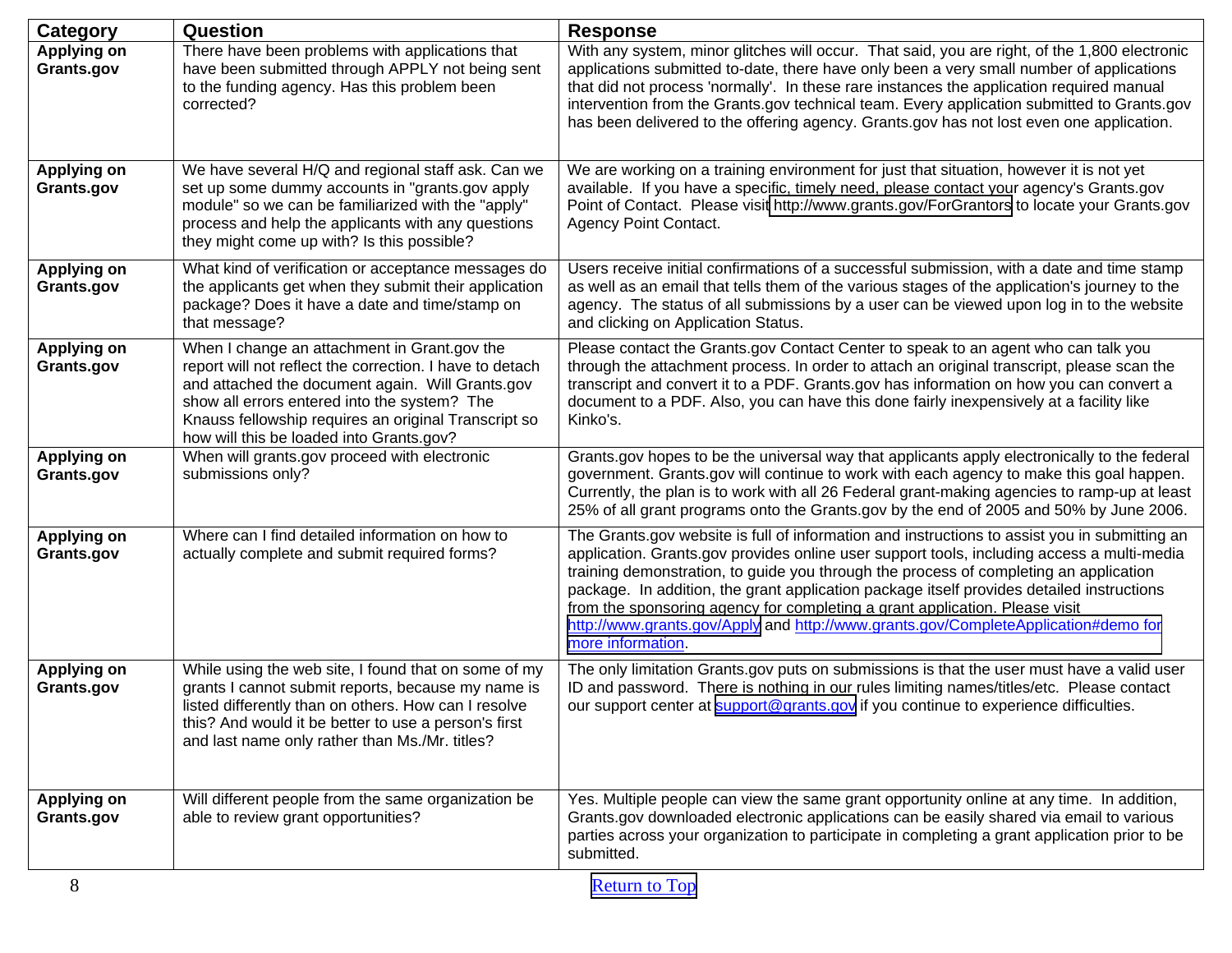| Category                         | <b>Question</b>                                                                                                                                                              | <b>Response</b>                                                                                                                                                                                                                                                                                                                                                                                                                                                                                                                                                                                                                |
|----------------------------------|------------------------------------------------------------------------------------------------------------------------------------------------------------------------------|--------------------------------------------------------------------------------------------------------------------------------------------------------------------------------------------------------------------------------------------------------------------------------------------------------------------------------------------------------------------------------------------------------------------------------------------------------------------------------------------------------------------------------------------------------------------------------------------------------------------------------|
| Applying on<br>Grants.gov        | Will the application provide a Department contact<br>person or will the contact person work at<br>Grants.gov?                                                                | Each electronic application will have an Agency Program Point of Contact for specific<br>agency related questions. For all other application and submission related questions the<br>Grants.gov Support Center will assist. You can reach the Grants.gov Support Center at<br>support@grants.gov or by calling 1-800-518-4726.                                                                                                                                                                                                                                                                                                 |
| Applying on<br>Grants.gov        | Will we be given a confirmation notice once<br>submitted and can we check on status?                                                                                         | Users receive initial confirmations of a successful submission, with a date and time stamp<br>as well as an email that tells them of the various stages of the application's journey to the<br>agency. The status of all submissions by a user can be viewed upon logging into the<br>website and clicking on the Application Status link located at the top of each page.                                                                                                                                                                                                                                                     |
| <b>Applying on</b><br>Grants.gov | We primarily do research grants with the NIH, and<br>we are looking for electronic submissions-am I<br>understanding that we can use Grants.gov to submit<br>electronically. | Yes, NIH opportunities are published on the Grants.gov Find site, and soon they will be<br>publishing application packages as well. We expect that to start in June 2005.                                                                                                                                                                                                                                                                                                                                                                                                                                                      |
| <b>Applying on</b><br>Grants.gov | Will the grant submission formats be standardized to<br>include PDF files?                                                                                                   | The majority of Grants.gov grant application packages support PDF forms. It is at the<br>discrepancy of the sponsoring agency regarding the file types they are willing to accept as<br>part of their application packages. The application instructions provide detailed instructions<br>related to the types of files the agency is willing to accept. Many agencies are<br>standardizing their applications to include PDF files.                                                                                                                                                                                           |
| Applying on<br>Grants.gov        | How are required signatures handled online?                                                                                                                                  | The agency specific instructions will detail how the agency will accept a signature. This<br>may be through an option of scanning the signed document and converting to a PDF that<br>can be attached to a document or even faxing that one hard copy signature document to<br>the Federal agency. Grants gov ensures that the individual submitting the application is an<br>Authorized Organization Representative (AOR) of the organization through its registration<br>process, but any required signatures and how those signatures should be delivered to the<br>agency will be within the agency specific instructions. |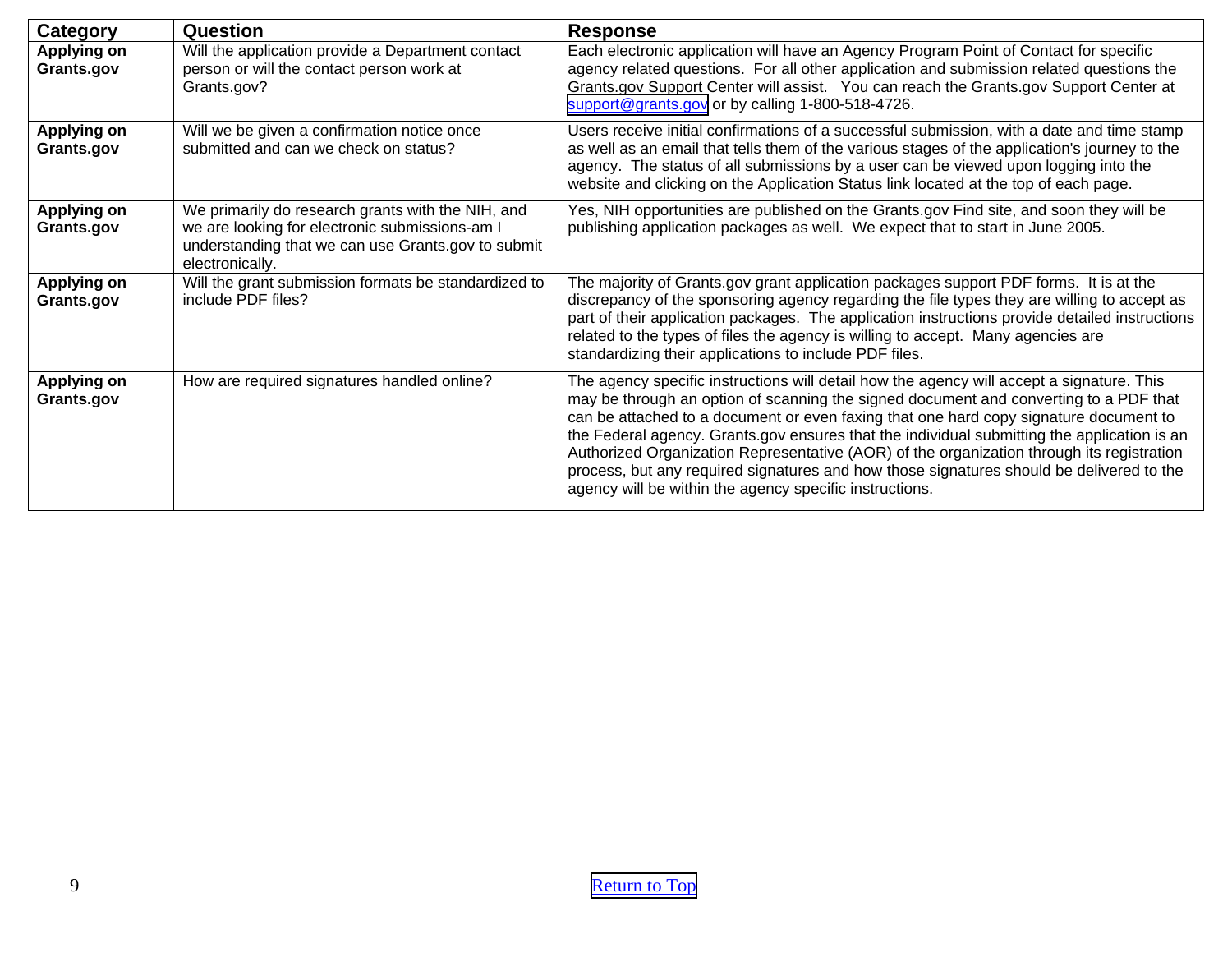<span id="page-9-0"></span>

| <b>Category</b>                                                         | Question                                                                                                                                                            | <b>Response</b>                                                                                                                                                                                                                                                                                                                                                                                                                                                                                                                                                                                                                                                                                                                                                                                                                                                                                                                                                                                                                                                                                                                                                                                                                                                         |
|-------------------------------------------------------------------------|---------------------------------------------------------------------------------------------------------------------------------------------------------------------|-------------------------------------------------------------------------------------------------------------------------------------------------------------------------------------------------------------------------------------------------------------------------------------------------------------------------------------------------------------------------------------------------------------------------------------------------------------------------------------------------------------------------------------------------------------------------------------------------------------------------------------------------------------------------------------------------------------------------------------------------------------------------------------------------------------------------------------------------------------------------------------------------------------------------------------------------------------------------------------------------------------------------------------------------------------------------------------------------------------------------------------------------------------------------------------------------------------------------------------------------------------------------|
| <b>Accessing</b><br>Grants.gov's<br><b>Spread the Word</b><br>Webcast   | Can I get a copy of today's media presentation so we<br>can brief our managers? I understand we can<br>download the slides and transcript, but is there a<br>video? | You can access the Grants.gov's "Spread the Word" Webcast and all the related materials<br>at http://www.grants.gov/SpreadWordWebcast. The Webcast is available for at your<br>convenience to view, listen to or download the slide presentation from until June 9, 2005.<br>The presentation does not include any video. It is an audio slide-synced presentation.<br>Please feel free to share the link above with others to replay the Webcast at their<br>convenience. We strongly encourage that each person intending to watch the broadcast<br>register individually. This way, interested parties can be contacted further by Grants.gov<br>regarding events or communications in the future as we expect a lot of great things to<br>happen this year.                                                                                                                                                                                                                                                                                                                                                                                                                                                                                                         |
| <b>Accessing</b><br>Grants.gov's<br>"Spread the<br><b>Word" Webcast</b> | The question and answer period was very valuable.<br>Is is possible to get a transcript of the questions and<br>answers?                                            | With over 2,000 participants, we were pleased to receive over 250 questions during the<br>question and answer session - all of which could not be addressed during the Webcast.<br>The questions which were answered during the Webcast have been added to the Webcast<br>transcript available for replay at http://www.grants.gov/SpreadWordWebcast. It is available<br>for replay, 24 hours a day, 7 days a week, at your convenience until June 9, 2005. You<br>can download the transcript from the archive console.<br>For the remaining questions, we have compiled a complete summary of questions and<br>answers which are now available on the Grants.gov<br>website available at http://www.grants.gov/assets/WebcastQA.pdf. If you have any<br>additional questions you did not get a chance to ask during the Webcast, they may still be<br>submitted during the Webcast replay. Also, due to the overwhelming response during our<br>Question and Answer session, an encore presentation of the Webcast will be conducted in<br>April.<br>The encore presentation will include a live update from our speakers and a special<br>extended Question and Answer session at the end of the broadcast. Stay tuned and visit<br>the above link for more details. |
| <b>Accessing</b><br>Grants.gov's<br>"Spread the<br><b>Word" Webcast</b> | Will the Webcast be available in archive, to save or<br>replay from the Grants.gov website?                                                                         | Grants.gov "Spread the Word" Webcast is currently available for replay at<br>http://www.grants.gov/SpreadWordWebcast. It is available for replay, 24 hours a day, 7<br>days a week, at your convenience to view, listen to or download the slide presentation from<br>until June 9, 2005.                                                                                                                                                                                                                                                                                                                                                                                                                                                                                                                                                                                                                                                                                                                                                                                                                                                                                                                                                                               |
| <b>Accessing</b><br>Grants.gov's<br>"Spread the<br><b>Word" Webcast</b> | Will you repeat the Webcast at another date?                                                                                                                        | Grants.gov "Spread the Word" Webcast is currently available for replay at<br>http://www.grants.gov/SpreadWordWebcast at your convenience until June 9, 2005. Also,<br>due to the overwhelming response an encore presentation of the Webcast will be<br>conducted in April. The encore presentation will include a live update from our speakers<br>and a special extended Question and Answer session at the end of the broadcast. Stay<br>tuned and visit the above link for more details.                                                                                                                                                                                                                                                                                                                                                                                                                                                                                                                                                                                                                                                                                                                                                                            |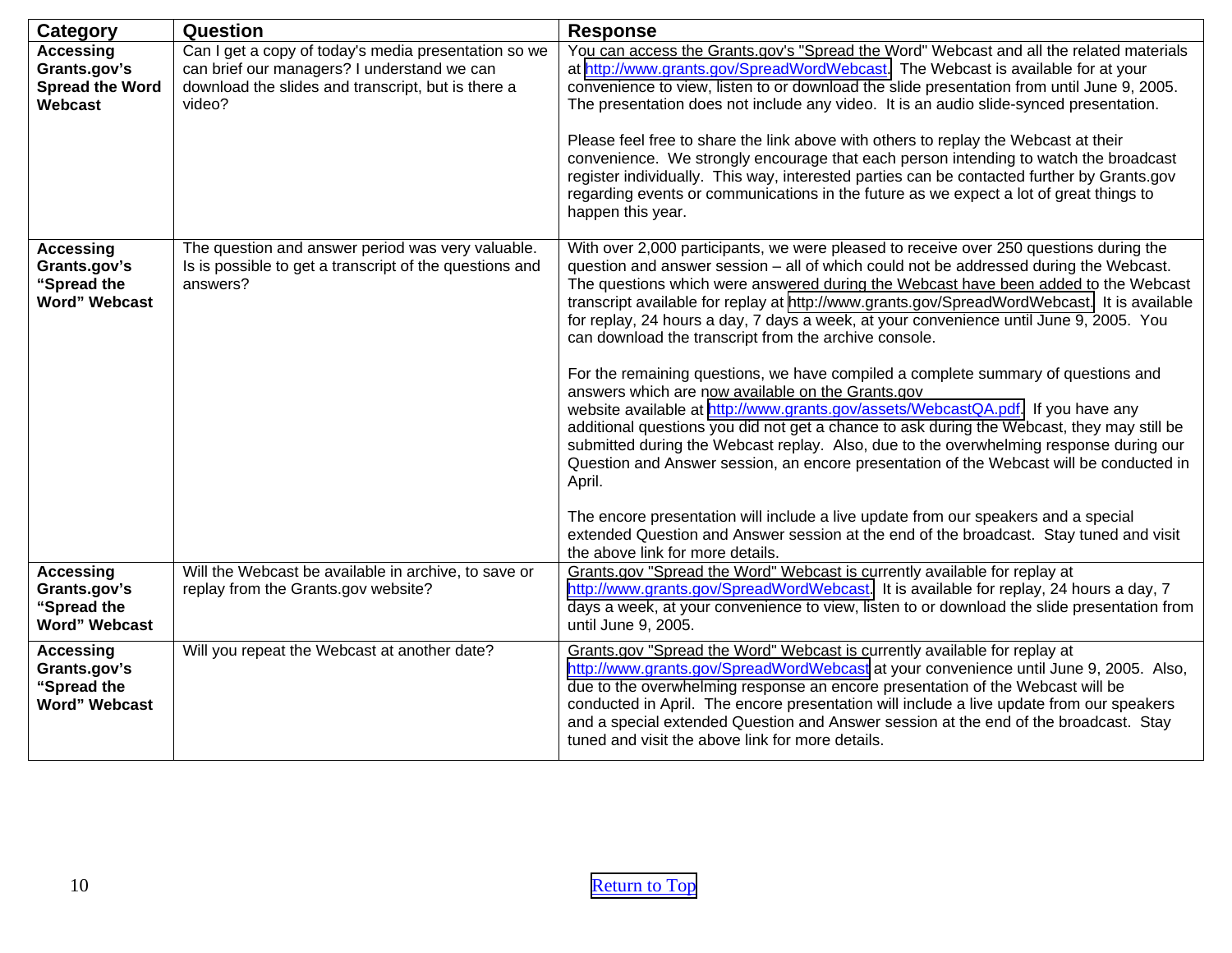<span id="page-10-0"></span>

| Category                                                      | Question                                                                                                                                                                                                                                                                                                                                                                          | <b>Response</b>                                                                                                                                                                                                                                                                                                                                                                                                                                                                                                                                                                                                                                                                                                                                                                                                                                |
|---------------------------------------------------------------|-----------------------------------------------------------------------------------------------------------------------------------------------------------------------------------------------------------------------------------------------------------------------------------------------------------------------------------------------------------------------------------|------------------------------------------------------------------------------------------------------------------------------------------------------------------------------------------------------------------------------------------------------------------------------------------------------------------------------------------------------------------------------------------------------------------------------------------------------------------------------------------------------------------------------------------------------------------------------------------------------------------------------------------------------------------------------------------------------------------------------------------------------------------------------------------------------------------------------------------------|
| <b>Finding Grant</b><br><b>Opportunities on</b><br>Grants.gov | Are all Federal grants posted by Grants.gov yet?<br>When will 100% of grant opportunities from<br>participating Federal agencies be posted at<br>Grants.gov?                                                                                                                                                                                                                      | 100% of Federal grant opportunities offered by all 26 Federal grant-making agencies are<br>currently posted to Grants.gov. These grant opportunities are updated daily. The<br>Grants.gov Find search capability is very strong, please review this page:<br>http://www.grants.gov/Find to review the latest grant opportunities.                                                                                                                                                                                                                                                                                                                                                                                                                                                                                                              |
| <b>Finding Grant</b><br><b>Opportunities on</b><br>Grants.gov | Are all the grant opportunities available via<br>Grants.gov found in FedBizOpps?                                                                                                                                                                                                                                                                                                  | No. FedBizOps does not have any of the grant opportunities. Those are contract<br>opportunities as opposed to grant opportunities. You can search through 100% of all<br>federal discretionary grant opportunities at Grants.gov (www.grants.gov)                                                                                                                                                                                                                                                                                                                                                                                                                                                                                                                                                                                              |
| <b>Finding Grant</b><br><b>Opportunities on</b><br>Grants.gov | Do the daily announcement emails provide ALL the<br>new RFAs - if you sign up without any limitations on<br>what is sent?                                                                                                                                                                                                                                                         | Yes. If you sign up and want to get all announcements you will get every opportunity that<br>is published on Grants.gov the previous day. The email you receive in the morning is<br>everything that was published yesterday.                                                                                                                                                                                                                                                                                                                                                                                                                                                                                                                                                                                                                  |
| <b>Finding Grant</b><br><b>Opportunities on</b><br>Grants.gov | Do you have any grants available for subjects like<br>Housing Authorities, home land security, etc.?                                                                                                                                                                                                                                                                              | You can conduct broad or specific searches using key words or specific phrases as "<br>Housing Authority" or "homeland security" to search and identify available grants<br>opportunities and electronic application packages for your targeted area of interest. For<br>more information please visit http://www.grants.gov/Find and conduct a Basic search,<br>search by Category (for example: Housing or Disaster Prevention and Relief) or an<br>Advanced search by multiple search criteria.                                                                                                                                                                                                                                                                                                                                             |
| <b>Finding Grant</b><br><b>Opportunities on</b><br>Grants.gov | Does Grants. Gov include search for NIH<br>opportunities and NIH application packages?                                                                                                                                                                                                                                                                                            | Yes, NIH opportunities are published on the Grants.gov Find site, and soon they will be<br>publishing application packages as well. We expect that to start in June 2005.                                                                                                                                                                                                                                                                                                                                                                                                                                                                                                                                                                                                                                                                      |
| <b>Finding Grant</b><br><b>Opportunities on</b><br>Grants.gov | Does Grants.gov post ALL grant notices that are<br>listed in the Federal Register like the CFDA does?                                                                                                                                                                                                                                                                             | All competitive Federal Grants can be found through the Grants.gov Find search<br>functionality.                                                                                                                                                                                                                                                                                                                                                                                                                                                                                                                                                                                                                                                                                                                                               |
| <b>Finding Grant</b><br><b>Opportunities on</b><br>Grants.gov | How would you conduct a complex search for<br>multiple terms within specific grants? An example<br>might be trying to locate Homeland Security funds<br>that are targeted for States. How would I refine this<br>search further to search for specific grants that may<br>pertain to collaborative/information sharing projects,<br>or proactive cyber security testing projects? | By using the advanced search option on Grants.gov, you would be able to select the<br>eligibility requirements and also the agencies that you are most interested in. You can also<br>select more than one category or option by using the CTRL and SHIFT keys on your<br>keyboard.                                                                                                                                                                                                                                                                                                                                                                                                                                                                                                                                                            |
| <b>Finding Grant</b><br><b>Opportunities on</b><br>Grants.gov | I get many requests for grants to start a business.<br>Also for homeownership, to pay off personal bills<br>such as car notes, medical bills, mortgages. Where<br>do I direct them?                                                                                                                                                                                               | You can direct those requests to Grants.gov (www.grants.gov) to find determine if there<br>are any Federal grant opportunities to meet those needs. These requests however<br>appear to be intended for finding individual assistance vs. addressing Federal program<br>objectives, including those important to our Nation's most essential public needs. In<br>addition, to Grants.gov there are a number of online resources related to Federal<br>government benefits and grant programs, including: http://www.egov.gov - information<br>about Federal government-wide online initiatives, E-Loan http://www.govbenefits.gov -<br>information about benefits available to individuals, http://www.cfda.gov - information about<br>specific grant opportunities and http://fr.cos.com - information about Federal Agency<br>announcements. |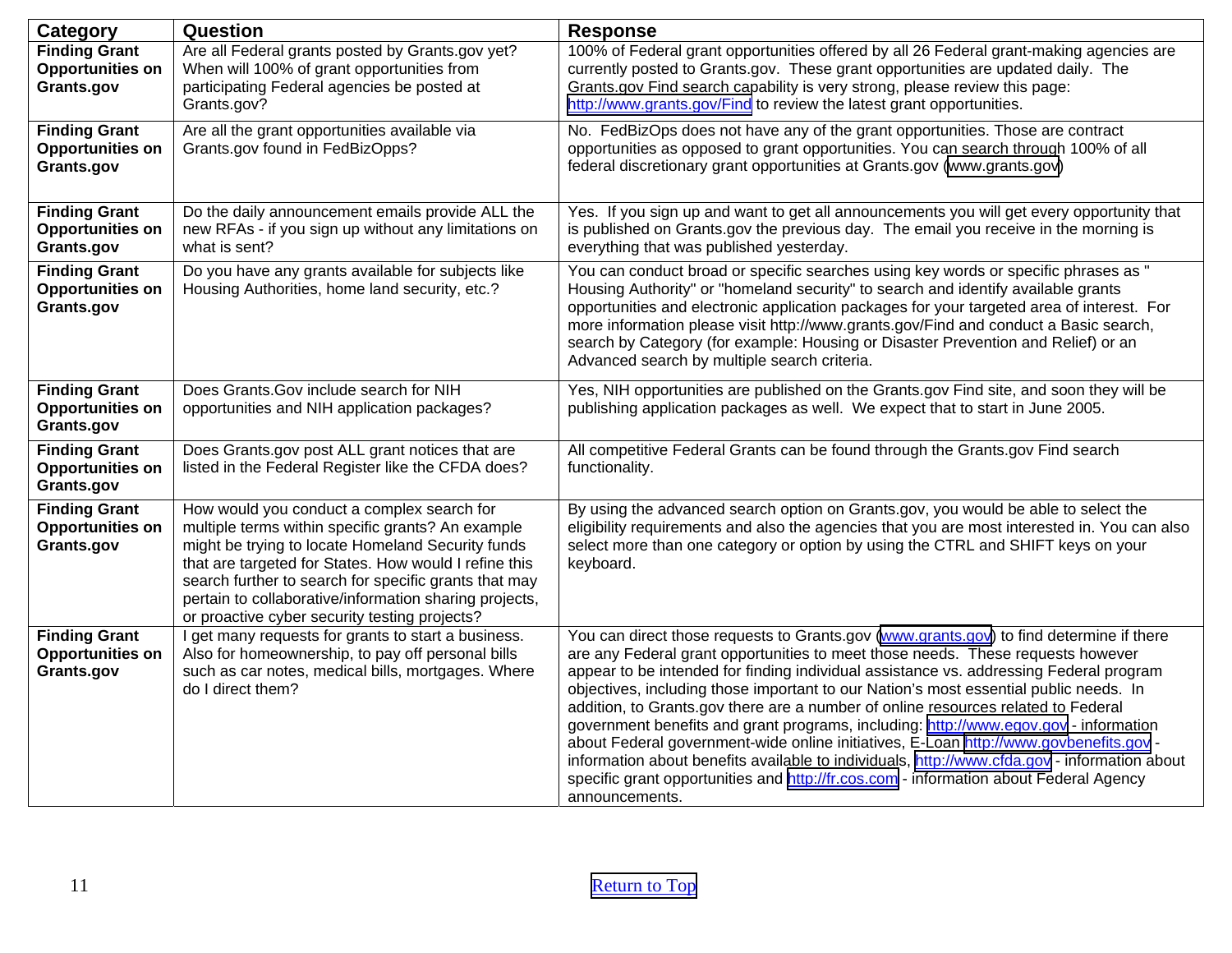| Category                                                      | Question                                                                                                                                                                                                                      | <b>Response</b>                                                                                                                                                                                                                                                                                                                                                                                                                                                                                                                                                                                        |
|---------------------------------------------------------------|-------------------------------------------------------------------------------------------------------------------------------------------------------------------------------------------------------------------------------|--------------------------------------------------------------------------------------------------------------------------------------------------------------------------------------------------------------------------------------------------------------------------------------------------------------------------------------------------------------------------------------------------------------------------------------------------------------------------------------------------------------------------------------------------------------------------------------------------------|
| <b>Finding Grant</b><br><b>Opportunities on</b><br>Grants.gov | I receive grant announcements from Susan Keefe<br>(New York State). Are the announcements from<br>grants.gov the same?                                                                                                        | You will need to discuss the announcement list you referenced with your contact since we<br>do not have access to your contact's list. If these are New York State grants, then those<br>would be different from the information you receive at Grants.gov. Grants.gov currently has<br>all Federal grant information and is working with states to start to include their grant<br>information as well.                                                                                                                                                                                               |
| <b>Finding Grant</b><br><b>Opportunities on</b><br>Grants.gov | I represent a volunteer organization that is involved<br>in Homeland Security. Will Grants.gov be able to<br>identify grant possibilities that are not available to the<br>general public and of which we might not be aware? | Federal grant announcement information is public information and Grants.gov is serving<br>the general public by making this information centrally located and easy to search. Any<br>discretionary grant that the Dept. of Homeland Security announces will be located on<br>Grants.gov.                                                                                                                                                                                                                                                                                                               |
| <b>Finding Grant</b><br><b>Opportunities on</b><br>Grants.gov | I understand that FedBizOpps opportunities are not<br>included in Grants.gov. Are there any plans to do so?                                                                                                                   | No. At this point it is not in scope for consideration. Grants.gov, the Find functionality, was<br>modeled actually modeled after FedBizOps, as a compliment location to find grant<br>opportunities. FedBizOps contains contract opportunities as opposed to grant<br>opportunities.                                                                                                                                                                                                                                                                                                                  |
| <b>Finding Grant</b><br><b>Opportunities on</b><br>Grants.gov | I work in a non-profit organization in Puerto Rico can<br>I find grants opportunities in Grant.gov?                                                                                                                           | Yes.                                                                                                                                                                                                                                                                                                                                                                                                                                                                                                                                                                                                   |
| <b>Finding Grant</b><br><b>Opportunities on</b><br>Grants.gov | Is it possible that not all Federal grant availability is<br>announced on Grants.gov? In other words is<br>Grants.gov truly a one-stop shop for Federal grants?                                                               | In October of 2003, The U.S. Office of Management and Budget in February issued a<br>mandate that all Federal grant-making agencies post their grant opportunities to<br>Grants.gov Find. Today 100% of Federal grant opportunities offered by all 26 Federal<br>grant-making agencies are currently posted to Grants.gov. Grants.gov is THE single<br>online resource to find all Federal grant opportunities.                                                                                                                                                                                        |
| <b>Finding Grant</b><br><b>Opportunities on</b><br>Grants.gov | Is there a section on the website devoted specifically<br>to community based care and long term care.                                                                                                                         | There is not a dedicated section on the website devoted specifically to community based<br>care and long term care. But you can conduct broad or specific searches using key words<br>or specific phrases as " community based care and long term care" to search and identify<br>available grants opportunities and electronic application packages for your targeted area of<br>interest. From more information please visit http://www.grants.gov/Find and conduct a<br>Basic search, search by Category (for example: Community Development) or an Advanced<br>search by multiple search criteria. |
| <b>Finding Grant</b><br><b>Opportunities on</b><br>Grants.gov | Is there any place that explains the process through<br>the basic search and the advance search? Thank<br>you very much                                                                                                       | Please visit our website, specifically the following web address, which has a link for tips on<br>how to conduct your searches using either the basic or advanced search functionality:<br>http://www.grants.gov/FindGrantOpportunities?search=basic#                                                                                                                                                                                                                                                                                                                                                  |
| <b>Finding Grant</b><br><b>Opportunities on</b><br>Grants.gov | Our school district just started an education<br>foundation, and we are interested in applying for<br>grants. Is Grants.gov an appropriate resource for our<br>needs?                                                         | Yes. If you are seeking Federal grant funding opportunities. 100% of all competitive grants<br>are currently posted on Grants.gov. You may want to consider collaborating with a larger<br>non-profit in your area on a Federal grant opportunity. This collaboration will help build your<br>Federal grant opportunity experience and also strengthen your grant application by<br>demonstrating that you may be able to help more of the community through the<br>collaboration.                                                                                                                     |
| <b>Finding Grant</b><br><b>Opportunities on</b><br>Grants.gov | There are so many grants to choose from, how do I<br>find the appropriate grant for my program?                                                                                                                               | You can conduct broad or specific searches using key words or specific phrases to search<br>and identify available grants opportunities and electronic application packages for your<br>targeted area of interest. From more information please visit http://www.grants.gov/Find<br>and conduct a Basic search, search by Category (for example: Housing) or an Advanced<br>search by multiple search criteria.                                                                                                                                                                                        |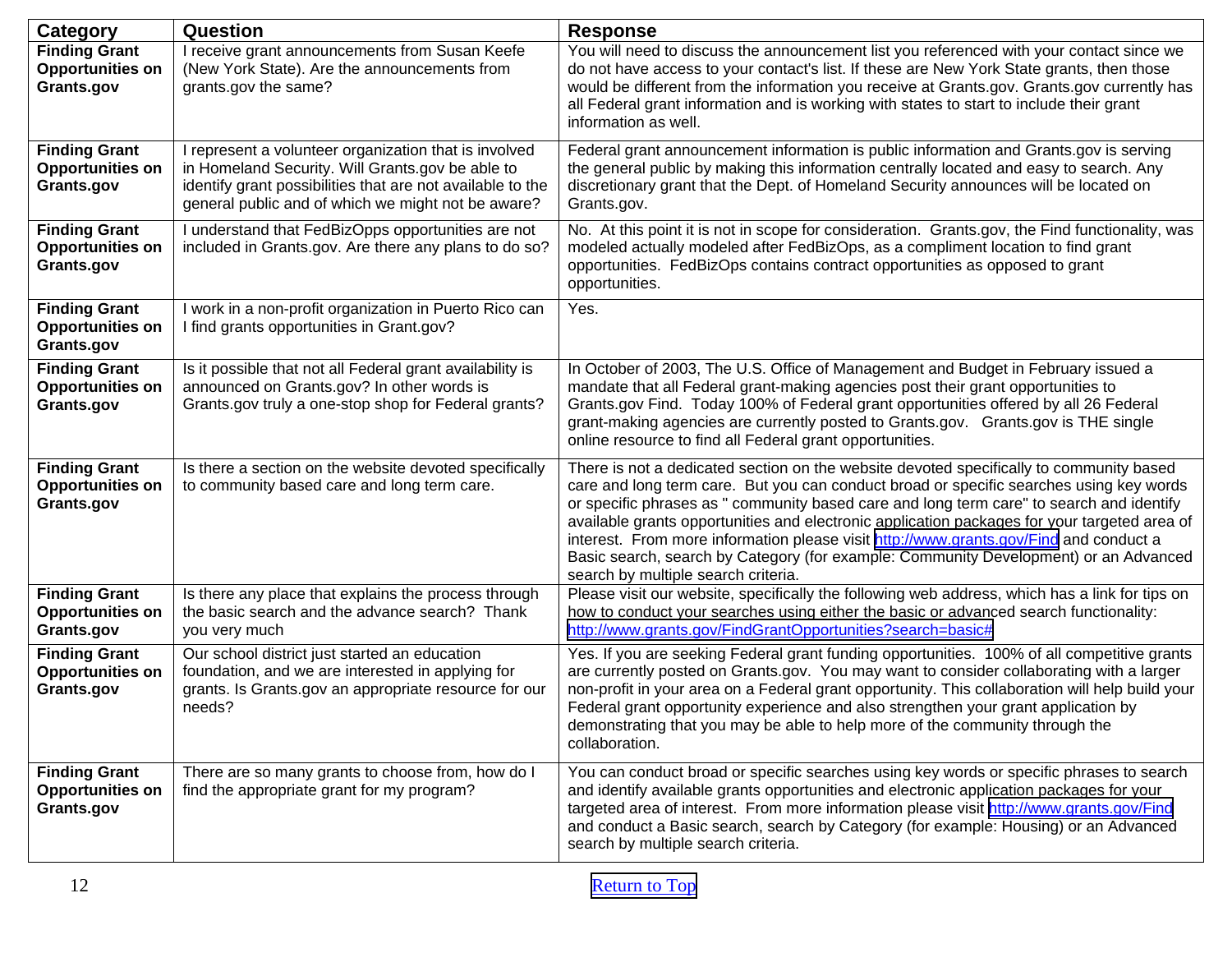| Category                                                      | Question                                                                                                                                             | <b>Response</b>                                                                                                                                                                                                                                                                                                                                                                                                                                                                                                                                                                                                                                                                                                                      |
|---------------------------------------------------------------|------------------------------------------------------------------------------------------------------------------------------------------------------|--------------------------------------------------------------------------------------------------------------------------------------------------------------------------------------------------------------------------------------------------------------------------------------------------------------------------------------------------------------------------------------------------------------------------------------------------------------------------------------------------------------------------------------------------------------------------------------------------------------------------------------------------------------------------------------------------------------------------------------|
| <b>Finding Grant</b><br><b>Opportunities on</b><br>Grants.gov | What is the difference or relationship between<br>Fedgrants.gov and Grants.gov?                                                                      | Fedgrants.gov is a part of Grants.gov providing users access to all Federal grant<br>opportunity notices. Fedgrants.gov was the early platform created to provide access to all<br>Federal grant opportunities online through one source. Fedgrants.gov has become part of<br>Grants.gov's Find functionality which is now complimented by Grants.gov Apply feature to<br>also submit electronic applications online. You can access the same information whether<br>you enter through Fedgrants.gov or Grants.gov.                                                                                                                                                                                                                  |
| <b>Finding Grant</b><br><b>Opportunities on</b><br>Grants.gov | When will all the Federal grant opportunities be found<br>at Grants.gov? Many of my government agencies<br>say they're posting on their own website. | 100% of all competitive grants are currently posted on Grants.gov. Some Federal<br>agencies may also post their grant opportunities directly onto their agency websites, in<br>addition to posting it on Grants.gov. On Grants.gov you will find all competitive grant<br>opportunities for all Federal grant-making agencies and may find grant opportunities from<br>other agencies you may not even be aware of before.                                                                                                                                                                                                                                                                                                           |
| <b>Finding Grant</b><br><b>Opportunities on</b><br>Grants.gov | Where and how do you sign-up for daily grant<br>opportunity postings?                                                                                | Signing up for email notifications for grant opportunity notices suited to your area of interest<br>is easy. Simply visit http://www.grants.gov/Find and select how you the type criteria for the<br>types of grant opportunities you would like emailed to you. For example select to receive<br>emails based by on funding opportunity number, funding category, agency or edibility<br>criteria. Or you can choose to receive all grant opportunity notifications. Additionally you<br>can change or unsubscribe your grant opportunity email notifications at any time.                                                                                                                                                          |
| <b>Finding Grant</b><br><b>Opportunities on</b><br>Grants.gov | Will grants.gov give grantee organizations links to<br>Federal grantor agencies' plans (in advance of RFP<br>or NOFA release)?                       | Grants.gov has links to each of the Federal grant-making agencies on Grants.gov:<br>http://www.grants.gov/GrantingAgencies. You may be able to get information regarding<br>potential release dates for upcoming grant opportunities from those websites, but<br>Grants.gov only deals with opportunities that are currently 'live' and allows you to<br>conveniently find the grant opportunity notices and apply for the grants directly.                                                                                                                                                                                                                                                                                          |
| <b>Finding Grant</b><br><b>Opportunities on</b><br>Grants.gov | Am I to assume that there will be appropriate funding<br>opportunities for local probation departments?                                              | There may be. You will need to use the search functionality to narrow your search. You<br>may want to start with selecting opportunities from Department of Justice. Also, if you don't<br>find anything today, you can search through the archives to see if anything was offered last<br>year and also you can sign up for email notifications specific to your area of interest.                                                                                                                                                                                                                                                                                                                                                  |
| <b>Finding Grant</b><br><b>Opportunities on</b><br>Grants.gov | My MRC needs to purchase a vehicle; preferably<br>either a bread truck or an old ambulance. What grant<br>program should I look for?                 | The best way to search for grants that may pertain to you is to use either the text search<br>functionality on Grants.gov or use the advanced search and narrow down the possibilities<br>by choosing eligibility categories or subject categories. In addition, to Grants.gov there are<br>a number of online resources related to Federal government benefits and grant programs,<br>including: http://www.egov.gov - information about Federal government-wide online<br>initiatives, E-Loan http://www.govbenefits.gov - information about benefits available to<br>individuals, http://www.cfda.gov - information about specific grant opportunities and<br>http://fr.cos.com - information about Federal Agency announcements. |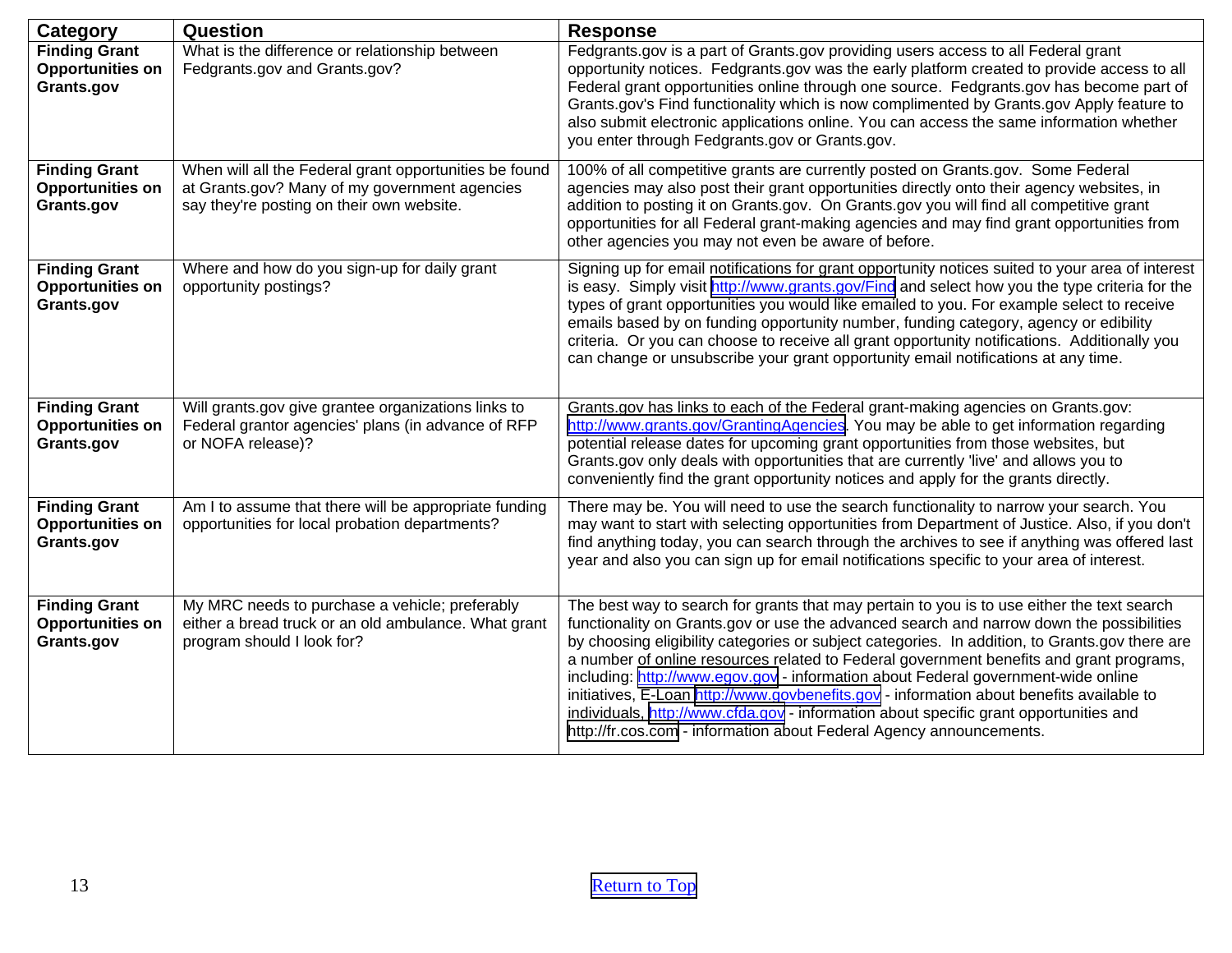<span id="page-13-0"></span>

| <b>Category</b>                                             | Question                                                                                                                                                                                                                                                                                     | <b>Response</b>                                                                                                                                                                                                                                                                                                                                                                                                                                                                                                                          |
|-------------------------------------------------------------|----------------------------------------------------------------------------------------------------------------------------------------------------------------------------------------------------------------------------------------------------------------------------------------------|------------------------------------------------------------------------------------------------------------------------------------------------------------------------------------------------------------------------------------------------------------------------------------------------------------------------------------------------------------------------------------------------------------------------------------------------------------------------------------------------------------------------------------------|
| <b>About Grants -</b><br>General<br>Questions               | How is the FY2006 Presidential Budget affecting<br>Federal grant-making?                                                                                                                                                                                                                     | From year to year, budget priorities shift to different programs within the Federal<br>government. Currently, the fiscal year (FY) 2006 budget will most likely keep grant funding<br>at or above its current overall budget level, but individual programs may experience an<br>increase or decrease in the amount of funding received.                                                                                                                                                                                                 |
| <b>About Grants -</b><br><b>General</b><br>Questions        | Do you have an example of a well written grant that<br>we can look at?                                                                                                                                                                                                                       | Many agencies will post the winning application proposals. National Science Foundation is<br>one of those agencies that posts the awarded applications on its website. Also, a great way<br>to be able to view applications submitted to the government is to participate on a reviewing<br>panel. Many agencies have information on how you can participate as a reviewer. Contact<br>the grant-making agency your interested in to find more information.                                                                              |
| <b>About Grants -</b><br><b>General</b><br><b>Questions</b> | What is a CFDA number?                                                                                                                                                                                                                                                                       | The CFDA Number is the Catalog of Federal Domestic Assistance Number. This number is<br>assigned by the Federal agencies for each of its Federal domestic grant programs.                                                                                                                                                                                                                                                                                                                                                                |
| <b>About Grants -</b><br>General<br>Questions               | How can I locate applicable CFDA numbers that<br>might pertain to me?                                                                                                                                                                                                                        | The best way to search for grants that may pertain to you is to use either the text search<br>functionality on Grants.gov or use the advanced search and narrow down the possibilities<br>by choosing eligibility categories or subject categories. From the search you will be able to<br>determine applicable CFDA numbers. You can also visit The Catalog of Federal Domestic<br>Assistance (CFDA) site at http://12.46.245.173/cfda/cfda.html.                                                                                       |
| <b>About Grants -</b><br>General<br><b>Questions</b>        | How do you define a grant program? It is typically<br>posted that there are 900 grant programs within the<br>26 Federal granting agencies, but these agencies<br>have 1,500-1,700 CFDA's, and we always hear that<br>there can be multiple programs within a single<br>CFDA. Please clarify. | There are over 900 programs listed within the Catalog of Federal Domestic Assistance<br>(CFDA). Each of these programs may have many opportunities that target certain areas or<br>certain populations of the country. For example, there may be a U.S. Department of<br>Agriculture grant program that is broken down to provide regional assistance, so each<br>regional assistance represents a unique funding opportunity. The 1,500-1,700 that is<br>referenced are actually the funding opportunities within a given CFDA program. |
| <b>About Grants -</b><br>General<br>Questions               | I have a question relating to growing a relationship<br>with a program officer and the electronic process of<br>submitting a grant through Grants.gov Is it best to<br>meet personally with a program officer before<br>applying for a grant electronically?                                 | The grant program officer remains the person you will need to contact if you have any<br>questions regarding how to complete a grant application. Grants.gov will have the program<br>officer contact information for each grant opportunity and each grant application posted on<br>Grants.gov.                                                                                                                                                                                                                                         |
| <b>About Grants -</b><br><b>General</b><br>Questions        | I would like to ask Grants.gov to locate and provide<br>information on how many first-time grantees are<br>awarded grants each year. The percentage of first<br>time awardees is an important part of the grant<br>process profile.                                                          | Grants.gov is currently not involved with the awarding process of the Federal grants<br>management. To receive award information, you will need to directly connect the Federal<br>agency. The Federal government is looking at how to streamline the other parts of grants<br>management, but currently, Grants.gov only is involved with finding and applying for<br>Federal grants.                                                                                                                                                   |
| <b>About Grants -</b><br><b>General</b><br>Questions        | Is there a list of subcontractors which grant<br>responders can access for skills and services which<br>may be absent at the application organization?                                                                                                                                       | Grants.gov does have resource information for grant-writing, but Grants.gov also strongly<br>encourages grant applicants to contact organizations such as The Foundation Center and<br>Technical Assistance Center, which would be able to provide more information on finding<br>qualified grant writers to assist with the grant application processes. For a list of resources<br>please visit www.grants.gov/Resources and links provided under the "Related Links" and<br>the "Writing a Grant Proposal" sections.                  |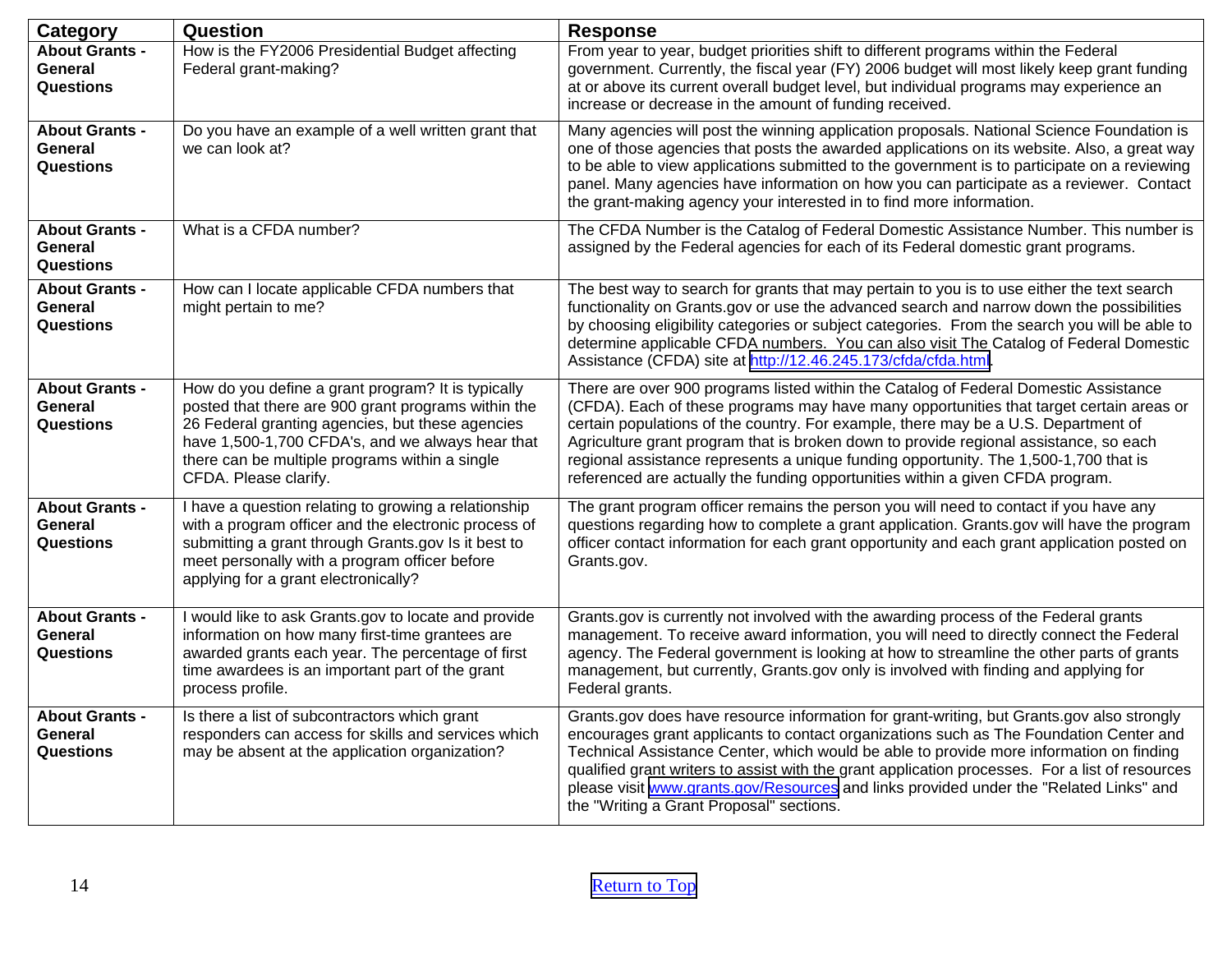<span id="page-14-0"></span>

| Category                                                    | Question                                                                                                                                                                                                                                                                                                                                                          | <b>Response</b>                                                                                                                                                                                                                                                                                                                                                                                                                                                                                                                                |
|-------------------------------------------------------------|-------------------------------------------------------------------------------------------------------------------------------------------------------------------------------------------------------------------------------------------------------------------------------------------------------------------------------------------------------------------|------------------------------------------------------------------------------------------------------------------------------------------------------------------------------------------------------------------------------------------------------------------------------------------------------------------------------------------------------------------------------------------------------------------------------------------------------------------------------------------------------------------------------------------------|
| <b>About Grants -</b><br>General<br><b>Questions</b>        | Must I be a member of a non-profit org to be eligible<br>to write the grant on their behalf?                                                                                                                                                                                                                                                                      | No, but an Authorized Organization Representative (AOR) would be the only one who<br>could submit the grant application through Grants.gov. Many organizations use private<br>grant writers to help organize and write their applications.                                                                                                                                                                                                                                                                                                     |
| <b>About Grants -</b><br>General<br><b>Questions</b>        | The grant audience for my organization is museums<br>and cultural organizations across the US, how would<br>this resource be beneficial to them?                                                                                                                                                                                                                  | Grants.gov works with all 26 Federal grant-making agencies. Agencies like the Department<br>of Education, the Museum of Library Sciences, the National Endowments of Arts and<br>Humanities all post their opportunities on Grants.gov. These agencies are also beginning<br>to use Grants.gov to post their application packages as well.                                                                                                                                                                                                     |
| <b>About Grants -</b><br>General<br><b>Questions</b>        | Using the e-grant process, will this eliminate the<br>need to inquiry about Funding Opportunities via the<br>Federal Register? Will this make the Federal<br>Register posting for funding opportunities obsolete?                                                                                                                                                 | Yes. The Office of Management and Budget has set policies that each Federal grant-<br>making agency must post all discretionary or competitive grant opportunities on<br>Grants.gov.                                                                                                                                                                                                                                                                                                                                                           |
| <b>About Grants -</b><br>General<br><b>Questions</b>        | We are a small private non-profit with a wide variety<br>of funding sources and a budget of less than<br>\$500,000 -- are we too small to be in the running for<br>these Federal monies?                                                                                                                                                                          | No, but you may want to consider collaborating with a larger non-profit in your area on a<br>Federal grant opportunity. This collaboration will help build your Federal grant opportunity<br>experience and also strengthen your grant application by demonstrating that you may be<br>able to help more of the community through the collaboration.                                                                                                                                                                                           |
| <b>About Grants -</b><br>General<br><b>Questions</b>        | Will the reporting of financial expenditure and<br>revenue statements become available through<br>Grants.gov replacing the 269 and 272 forms?                                                                                                                                                                                                                     | No. The Federal government is looking into these post-award grants management<br>processes and beginning to research how the Federal government could centralize these<br>pieces. Currently, Grants.gov is just Find and Apply, i.e. the submission process.                                                                                                                                                                                                                                                                                   |
| <b>About Grants -</b><br>General<br><b>Questions</b>        | How do I learn to write grants? Is there some<br>particular training that will make one more adept at<br>the entire grant process or is the protocol pretty<br>much "on the job training?" Someone recommended<br>"Grants for Dummies."<br>Do you have any tips specifically for Community<br>based organizations (like 4-H for Youth, DARS<br>training by CPRS)? | A good way to start is to take a grant writing course. Many non-profit organizations offer<br>opportunities to provide this type of assistance. Also, contact your congressional office to<br>see if they provide this type of technical assistance. Grants.gov has a resources page that<br>will point you to organizations that offer legitimate resources for grant writers. For a list of<br>resources please visit www.grants.gov/Resources and links provided under the "Related"<br>Links" and the "Writing a Grant Proposal" sections. |
| About<br>Grants.gov -<br>General<br>Questions               | You mentioned - Fee for service model. What is the<br>fee? Can you expand on the provision and what is<br>the fee formulation?                                                                                                                                                                                                                                    | The fee is only directed to the Federal Agencies. There is no fee for the applicants. This<br>fee is based upon the number of grants that an agency awards in a given year. Please<br>contact Grants.gov and we will have you speak directly to a Program Advisor who can<br>share that information to you regarding your Federal agency. Our contact information is the<br>following: support@grants.gov or 1-800-518-4726.                                                                                                                   |
| <b>About</b><br>Grants.gov -<br>General<br><b>Questions</b> | Do you have local presence in the Cincinnati/Dayton<br>Ohio area?                                                                                                                                                                                                                                                                                                 | We do not have a local presence within the Cincinnati/Dayton area, but if there is an<br>upcoming conference being held in the area, we may be able to participate. Currently,<br>Grants.gov does not have any regional offices and its office is located in Washington, DC<br>at the U.S. Department of Health and Human Services.                                                                                                                                                                                                            |
| <b>About</b><br>Grants.gov -<br>General<br><b>Questions</b> | Does this website also cover contracts?                                                                                                                                                                                                                                                                                                                           | Yes, Grants.gov has had some contracts posted on its site, but the website that has all<br>contract opportunities posted is the Federal Business Opportunities website<br>http://www.fbo.gov.                                                                                                                                                                                                                                                                                                                                                  |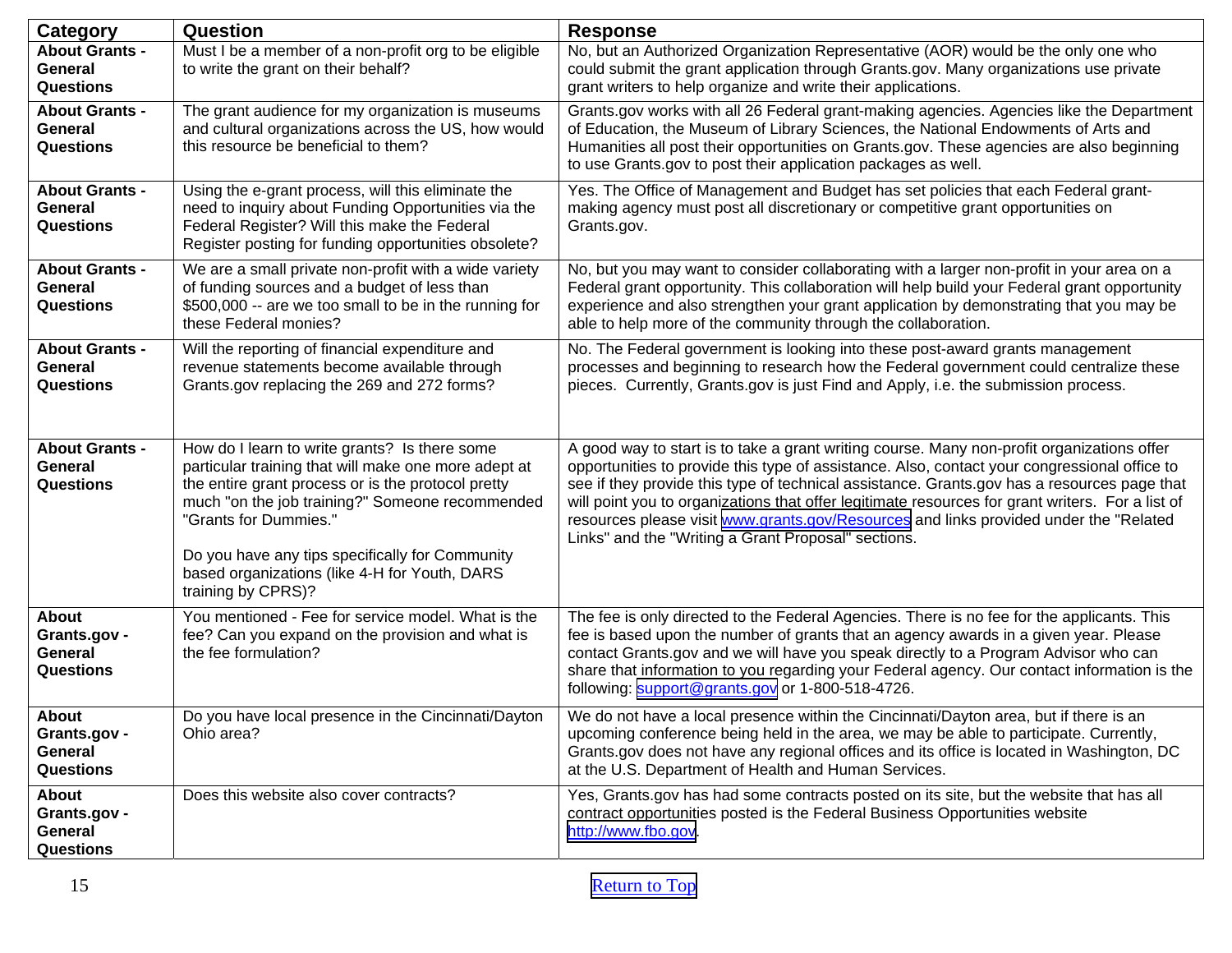| Category                                                           | Question                                                                                                                                                                                                                                                                                                                                                                                                                                           | <b>Response</b>                                                                                                                                                                                                                                                                                                                                                                                                                                                                                                                                                                                                                                                                                            |
|--------------------------------------------------------------------|----------------------------------------------------------------------------------------------------------------------------------------------------------------------------------------------------------------------------------------------------------------------------------------------------------------------------------------------------------------------------------------------------------------------------------------------------|------------------------------------------------------------------------------------------------------------------------------------------------------------------------------------------------------------------------------------------------------------------------------------------------------------------------------------------------------------------------------------------------------------------------------------------------------------------------------------------------------------------------------------------------------------------------------------------------------------------------------------------------------------------------------------------------------------|
| <b>About</b><br>Grants.gov -<br><b>General</b><br><b>Questions</b> | Grants.gov is a great concept, but my experience<br>with federal online applications has been extremely<br>cumbersome and frustrating. This includes<br>unexpected format changes, difficulty in determining<br>"page length", unanticipated additional questions that<br>appear in drop-down windows that require additional<br>research or tabulation to provide the information.<br>What is Grants.gov doing to ensure this is not the<br>norm? | Grants.gov continues to work with the Federal work groups of Public Law 106-107 who are<br>charged with simplifying the grants management processes, including the standardization<br>of forms used by the entire Federal government. This standardization will help the<br>applicant anticipate what information will be requested by the Federal agencies and<br>allowing the applicant to begin to have a standardized response. Currently, Grants.gov has<br>worked with Public Law 106-107 work groups to develop a Research & Related Forms Set,<br>a revised SF-424, an SF-424 for mandatory grants, as well as a short form version of the<br>SF-424 and an individual form version of the SF-424. |
| <b>About</b><br>Grants.gov -<br><b>General</b><br><b>Questions</b> | What is Grants.gov?                                                                                                                                                                                                                                                                                                                                                                                                                                | Grants.gov simplifies the grants management process and creates a centralized, online<br>process to find, and apply for over 900 grant programs from the 26 Federal grant-making<br>agencies, streamlining the process of awarding over \$360 billion in annual grants. Visit<br>http://www.grants.gov/AboutUs to learn more about Grants.gov.                                                                                                                                                                                                                                                                                                                                                             |
| About<br>Grants.gov -<br>General<br><b>Questions</b>               | What is the most complex grant program currently<br>using Grants.gov?                                                                                                                                                                                                                                                                                                                                                                              | It varies from grant to grant, but each grant application contains basically the same<br>requirements. You will be required to fill out the necessary forms and most likely asked to<br>provide a project and budget narrative. Applying to a Federal grant is not easy, but each<br>grant application provides a contact that will provide information on how to complete an<br>application.                                                                                                                                                                                                                                                                                                              |
| <b>About</b><br>Grants.gov -<br>General<br><b>Questions</b>        | Would you please repeat the info regarding 24 hour<br>availability of the program?                                                                                                                                                                                                                                                                                                                                                                 | The website is available 24-hours a day. The contact center is available Monday through<br>Friday from 7 AM EST to 9 PM EST.                                                                                                                                                                                                                                                                                                                                                                                                                                                                                                                                                                               |
| About<br>Grants.gov -<br>General<br><b>Questions</b>               | I was informed that in addition to the RFP and the<br>application submission, Grants.gov will also be used<br>for the submission of progress Reports (i.e. progress<br>reports, award notification, etc. - once the grant has<br>been awarded). Is this true?                                                                                                                                                                                      | Currently, Grants.gov is just Find and Apply, i.e. the submission process. The Federal<br>government is currently reviewing the additional steps of the Federal grants process and<br>will also be addressing how it can streamline the post-award processes.                                                                                                                                                                                                                                                                                                                                                                                                                                              |
| <b>About</b><br>Grants.gov -<br>General<br>Questions               | Are there participating Grants.gov programs that<br>process subrecipient requests through State<br>administering agencies to the federal approving<br>agency?                                                                                                                                                                                                                                                                                      | Currently, Grants.gov only processes grant applications that are submitted directly to a<br>Federal agency, but the program is working with states to see if there are any grant<br>applications that the system could process as well. If you would like to work with<br>Grants.gov to post an application package, please contact us: support@grants.gov or 1-<br>800-518-4126.                                                                                                                                                                                                                                                                                                                          |
| About<br>Grants.gov -<br><b>General</b><br><b>Questions</b>        | You mentioned the potential applicants and grantees<br>across the state, local and tribal. Are state and local<br>governments using grants.gov to allow their<br>constituents to apply for their grants? Are there state<br>grants available now on grants.gov?                                                                                                                                                                                    | We are beginning to work with states to post state grant opportunities on Grants.gov. We<br>will continue to work with states to encourage their use of Grants.gov and we hope to make<br>Grants.gov the single website to Find both Federal and state funding opportunities.                                                                                                                                                                                                                                                                                                                                                                                                                              |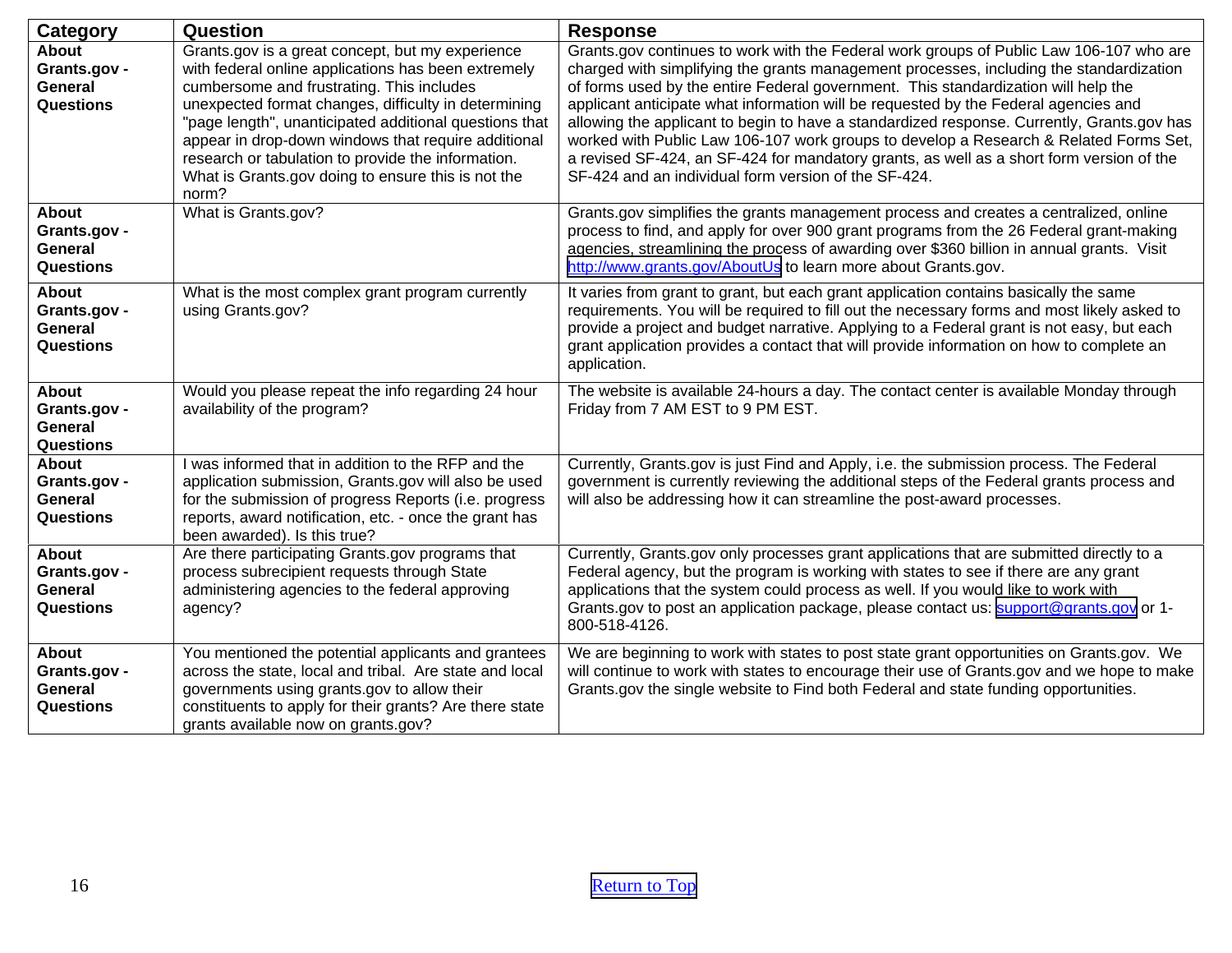| <b>Category</b>                                                    | Question                                                                                                                                                                                                                                  | <b>Response</b>                                                                                                                                                                                                                                                                                                                                                                                                                                                                                                                                                                                                                                                                                                                                                                                                                                                                                                                                              |
|--------------------------------------------------------------------|-------------------------------------------------------------------------------------------------------------------------------------------------------------------------------------------------------------------------------------------|--------------------------------------------------------------------------------------------------------------------------------------------------------------------------------------------------------------------------------------------------------------------------------------------------------------------------------------------------------------------------------------------------------------------------------------------------------------------------------------------------------------------------------------------------------------------------------------------------------------------------------------------------------------------------------------------------------------------------------------------------------------------------------------------------------------------------------------------------------------------------------------------------------------------------------------------------------------|
| <b>About</b><br>Grants.gov -<br><b>General</b><br><b>Questions</b> | How does Grants.gov work with programs that have<br>their own online application process like the Fire<br><b>Grant Program at DHS?</b>                                                                                                    | Grants.gov is currently working with many Federal grant-making agencies with their own<br>online application process to migrate the customer-facing or front end of the process of<br>finding and applying for grants to Grants.gov. For agencies with existing legacy grants<br>systems (including Dept. of Education, Dept. Commerce/NOAA, Dept. Health & Human<br>Services/NIH, Dept. Energy and others), it is likely that these systems will require in place<br>but interact with Grants.gov for system-to-system operations. Grants.gov is working<br>closely with all Federal grant-making agencies to provide a one-stop solution to the grant<br>community and grant applicants for finding and applying for all Federal grants. To learn<br>more about how to do business with Grants.gov please visit<br>http://www.grants.gov/ForGrantors and locate your Grants.gov Agency Point Contact and<br>Agency Outreach Contact to discuss next steps. |
| <b>About</b><br>Grants.gov -<br><b>General</b><br><b>Questions</b> | Can you tell us when Grants.gov will be able to<br>accept electronic feeds from applications like Coeus?                                                                                                                                  | Grants.gov is currently working with applicants to develop a system-to-system<br>implementation that would allow applicants to submit grant applications through their<br>grants management system to Grants.gov. MIT with its COEUS system, as well as several<br>other applicant organizations, are working with Grants.gov to pilot this process. Grants.gov<br>will publish its findings and lesson learned, as well as its implementation guide, to the<br>website. Please check back and visit http://www.grants.gov/DoingBusinessApplicant in<br>early April for an update regarding this development.                                                                                                                                                                                                                                                                                                                                                |
| <b>About</b><br>Grants.gov -<br><b>General</b><br><b>Questions</b> | Do you have to have to be in an official capacity to<br>get information from Grants.gov? i.e. I'm on an<br>advisory board for my city's Parks and Recreation<br>Department and would like to provide them with<br>additional information. | Grants.gov is a free, public website that allows anyone the ability to search through its<br>grant opportunity database and also sign-up for the funding email notifications. The only<br>time you will need to register to use Grants.gov is if you plan to be an Authorized<br>Organization Representative (AOR) and will be submitting grant applications through<br>Grants.gov.                                                                                                                                                                                                                                                                                                                                                                                                                                                                                                                                                                          |
| <b>About</b><br>Grants.gov -<br><b>General</b><br><b>Questions</b> | Have you worked with American Indian Tribes?                                                                                                                                                                                              | Grants.gov attempts to make every effort to reach out to all segments of the grant<br>community. In an effort to reach out to the American Indian Tribes, Grants.gov has begun<br>collaborative efforts with Department of Interior and also the Indian Health Services within<br>the US Department of Health and Human Services.                                                                                                                                                                                                                                                                                                                                                                                                                                                                                                                                                                                                                            |
| About<br>Grants.gov -<br>General<br><b>Questions</b>               | Do you have materials or press releases to educate<br>community members on the "scam" operations out<br>there                                                                                                                             | Grants.gov does not have any press materials directly related to scams, but our privacy<br>statement does state what we will and will not ask or collect from our applicants:<br>http://www.grants.gov/Privacy. Also, you can report any type of fraudulent grant activity to<br>our help desk: support@grants.gov or 1-800-518-4726.                                                                                                                                                                                                                                                                                                                                                                                                                                                                                                                                                                                                                        |
| About<br>Grants.gov -<br><b>General</b><br><b>Questions</b>        | Is the site multi-lingual? Is it 508 Compliant?                                                                                                                                                                                           | The Grants.gov site is currently only in English, however Grants.gov does provide bi-<br>lingual (Spanish) support via our Customer Contact Center. Additionally, Grants.gov is<br>committed to providing access to our site for all individuals with disabilities. To meet this<br>commitment, Grants.gov website complies with Section 508 of the Rehabilitation Act of<br>1973 and the web pages are designed to work with assistive technologies such as screen<br>readers.                                                                                                                                                                                                                                                                                                                                                                                                                                                                              |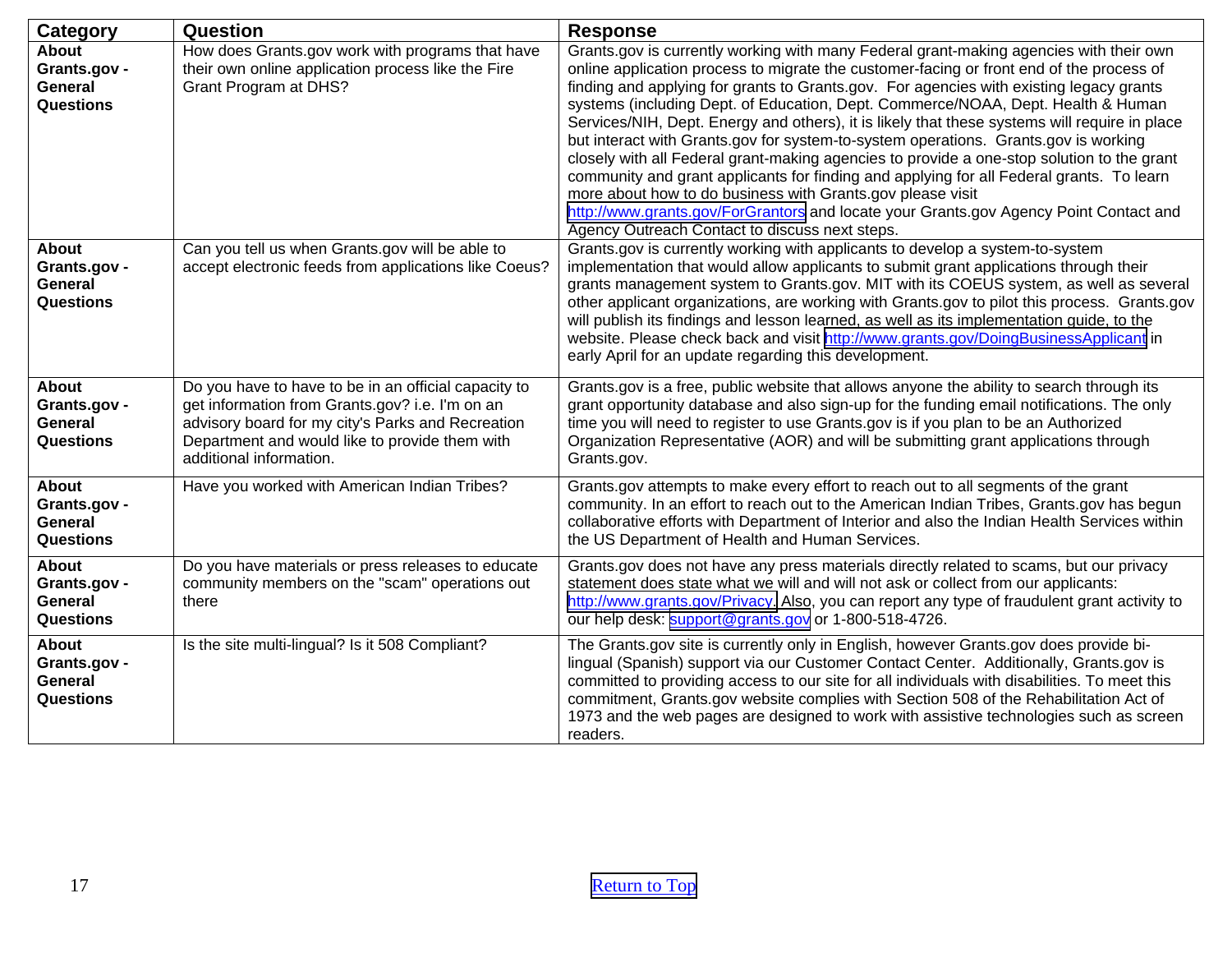<span id="page-17-0"></span>

| Category                                                | Question                                                                                                                                                                                                                                                                                                                                                    | <b>Response</b>                                                                                                                                                                                                                                                                                                                                                                                                                                                                                                                                                                                                                 |
|---------------------------------------------------------|-------------------------------------------------------------------------------------------------------------------------------------------------------------------------------------------------------------------------------------------------------------------------------------------------------------------------------------------------------------|---------------------------------------------------------------------------------------------------------------------------------------------------------------------------------------------------------------------------------------------------------------------------------------------------------------------------------------------------------------------------------------------------------------------------------------------------------------------------------------------------------------------------------------------------------------------------------------------------------------------------------|
| <b>Individuals</b><br><b>Using</b><br>Grants.gov        | Can this be done individually in an institution?                                                                                                                                                                                                                                                                                                            | As a Grants.gov user, you can choose to register as an individual to submit grant<br>applications on your own behalf, and not on behalf of a company, organization, institution,<br>or government. Or you can register as an Authorized Organizational Representative<br>(AOR) on behalf of a company, organization, institution, or government. As an AOR you<br>must obtain authority to sign grant applications and the required certifications and/or<br>assurances that are necessary to fulfill the requirements of the application process. For<br>more details visit http://www.grants.gov/GetStarted for more details. |
| <b>Individuals</b><br><b>Using</b><br>Grants.gov        | I work for a government agency but I would be<br>applying for a grant for my association with a non-<br>profit organization. I know I would not use the<br>government computer to fill out the application, but<br>can I use my home computer to apply, or must I use<br>a computer in the non-profit organization's office to<br>complete the application? | You can access Grants.gov at any computer with internet access.                                                                                                                                                                                                                                                                                                                                                                                                                                                                                                                                                                 |
| Spreading the<br><b>Word About</b><br>Grants.gov        | Do you provide on site training?                                                                                                                                                                                                                                                                                                                            | We do provide onsite Grants.gov training, although it depends on the size, scope, location,<br>and timing of the request. If we are unable to fulfill your on-site request, we can provide<br>training demos, presentations, and other Grants.gov materials.                                                                                                                                                                                                                                                                                                                                                                    |
| Spreading the<br><b>Word About</b><br>Grants.gov        | Hello, I'd like to offer a comment instead of a<br>question. The American Association of Grant<br>Professionals recently contacted Grants.gov to<br>present at our national conference. Grants.gov could<br>not have been more accommodating. We look<br>forward to your presentation at the conference and<br>sincerely appreciate your outreach efforts.  | Thank you for the kind words. We are happy to get the word out about Grants.gov and<br>provide presentations and training when possible.                                                                                                                                                                                                                                                                                                                                                                                                                                                                                        |
| <b>Spreading the</b><br><b>Word About</b><br>Grants.gov | How do we go about getting a speaker from<br>Grants.gov - Is there a particular spot on Grants.gov<br>that gives us that information?                                                                                                                                                                                                                       | We do provide onsite Grants.gov training, although it depends on the size, scope, location,<br>and timing of the request. If we are unable to fulfill your on-site request, we can provide<br>training demos, presentations, and other Grants.gov materials. Please forward any<br>speaking requests to support@grants.gov.                                                                                                                                                                                                                                                                                                     |
| <b>Spreading the</b><br><b>Word About</b><br>Grants.gov | How much prior notice do you need in order to be<br>able to attend a conference or workshop?                                                                                                                                                                                                                                                                | The amount of notice required varies by the location of the request and what currently<br>exists on our event calendars - there is no set rule, although as much advance notice as<br>possible is desired. Please forward any speaking requests to support@grants.gov.                                                                                                                                                                                                                                                                                                                                                          |
| Spreading the<br><b>Word About</b><br>Grants.gov        | If someone wanted to increase awareness in the<br>PetroChemical Industry on the availability of<br>Homeland Security Grant Monies, would educating<br>someone on Grants.gov be a good strategy?                                                                                                                                                             | Absolutely. You can find all competitive Federal grant opportunities for the Department of<br>Homeland Securities on Grants.gov. Plus you can find links to other resources which<br>might help in your research or training.                                                                                                                                                                                                                                                                                                                                                                                                   |
| <b>Spreading the</b><br><b>Word About</b><br>Grants.gov | Is Grants.gov considering marketing to the non-<br>federal grants making community? States,<br>foundations, etc.                                                                                                                                                                                                                                            | Yes, marketing to the non-Federal grants community is a possibility in the future. We<br>already are expanding to include various Federal Commissions and Foundations.                                                                                                                                                                                                                                                                                                                                                                                                                                                          |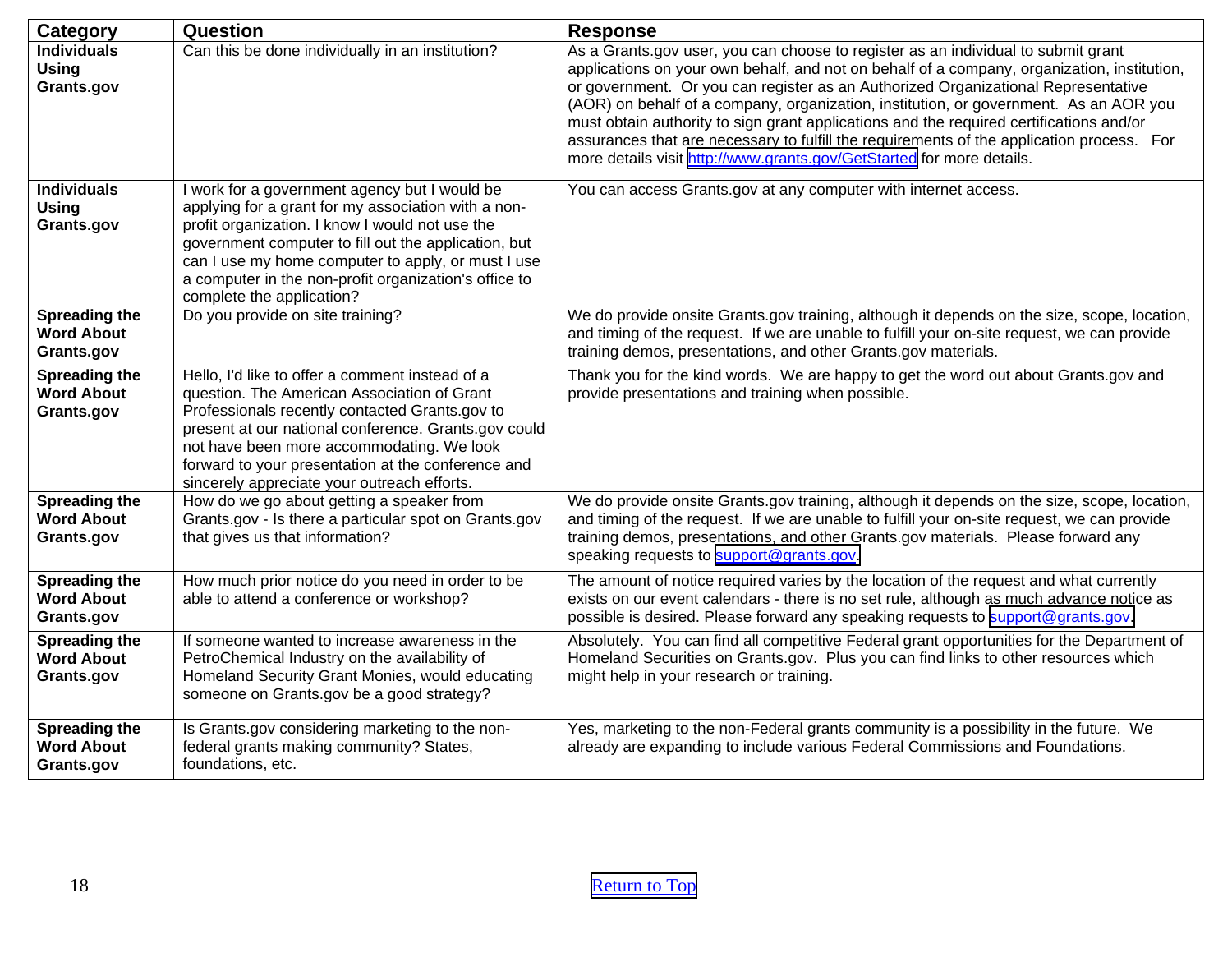| Category                                                | Question                                                                                                                                                                                               | <b>Response</b>                                                                                                                                                                                                                                                                                                                                                                                                                                                                                                                                                                                                                           |
|---------------------------------------------------------|--------------------------------------------------------------------------------------------------------------------------------------------------------------------------------------------------------|-------------------------------------------------------------------------------------------------------------------------------------------------------------------------------------------------------------------------------------------------------------------------------------------------------------------------------------------------------------------------------------------------------------------------------------------------------------------------------------------------------------------------------------------------------------------------------------------------------------------------------------------|
| <b>Spreading the</b><br><b>Word About</b><br>Grants.gov | Is it easy for Grant-Writing consultants to bring<br>customers to Grants.gov, and submit there grants for<br>them?                                                                                     | Yes, you are able to download and complete applications on your client's behalf. For the<br>actual submission, you must be a registered Grants.gov user that is an Authorized<br>Organization Representative (AOR) for your client's organization. Many organizations use<br>private grant writers to help organize and write their applications and then submit the<br>application directly themselves. If your client's organization has completed the registration<br>process and has authorized you as an AOR, you can submit a grant application on their<br>behalf.                                                                 |
| Spreading the<br><b>Word About</b><br>Grants.gov        | Is there any way to get a hands on training for non-<br>competitive grant applications?                                                                                                                | Although Grants.gov mainly provides training on competitive Federal grants, we could work<br>with your team to provide onsite training for non-competitive, mandatory, and earmarked<br>grants, although it depends on the size, scope, location, and timing of the request. If we<br>are unable to fulfill your on-site request, we can provide training demos, presentations, and<br>other Grants.gov materials. Please forward any speaking requests to<br>support@Grants.gov.                                                                                                                                                         |
| <b>Spreading the</b><br><b>Word About</b><br>Grants.gov | We'd love to hold web casts for potential AoA<br>applicants. Any way we can use this system? Or -<br>are you planning on holding a web cast for applicants<br>that we could invite our AoA network to? | The Grants.gov Webcast is hosted by third party vendor. If you are interested in conducted<br>your own Webcast you can contact the Grants.gov Program Office for more information or<br>assistance. Due to the overwhelming response to our first ever Webcast, we are<br>considering the Webcast format for future events to the grant community. Stay tuned for<br>more information.                                                                                                                                                                                                                                                    |
| Spreading the<br><b>Word About</b><br>Grants.gov        | Will Grants.gov offer any regional training sessions<br>to allow institutions the opportunity to have hands on<br>training on use of Grants.gov?                                                       | Grants.gov participates and conducts workshops at numerous national events. These<br>appearances are listed in the quarterly Grants.gov Succeed Newsletter along with news<br>and updates on Grants.gov. To receive the Succeed Newsletter please visit<br>http://www.grants.gov/Subscription. Grants.gov also provides onsite Grants.gov<br>workshops, although it depends on the size, scope, location, and timing of the request. If<br>we are unable to fulfill your on-site request, we can provide training demos, presentations,<br>and other Grants.gov materials. Please forward any speaking requests to<br>support@grants.gov. |
| Spreading the<br><b>Word About</b><br>Grants.gov        | Will you hold another Webcast?                                                                                                                                                                         | Yes - we will be conducting an encore broadcast of this Webcast with a live update and<br>live, extended question and answer session.                                                                                                                                                                                                                                                                                                                                                                                                                                                                                                     |
| Spreading the<br><b>Word About</b><br>Grants.gov        | Is there a cost involved with becoming a Grants.gov<br>partner?                                                                                                                                        | Grants.gov is a free, Federal resource to Find and Apply for all Federal grant opportunities.<br>There are no fees associated with registering on Grants.gov, using Grants.gov resources<br>or becoming a Grants.gov partner.                                                                                                                                                                                                                                                                                                                                                                                                             |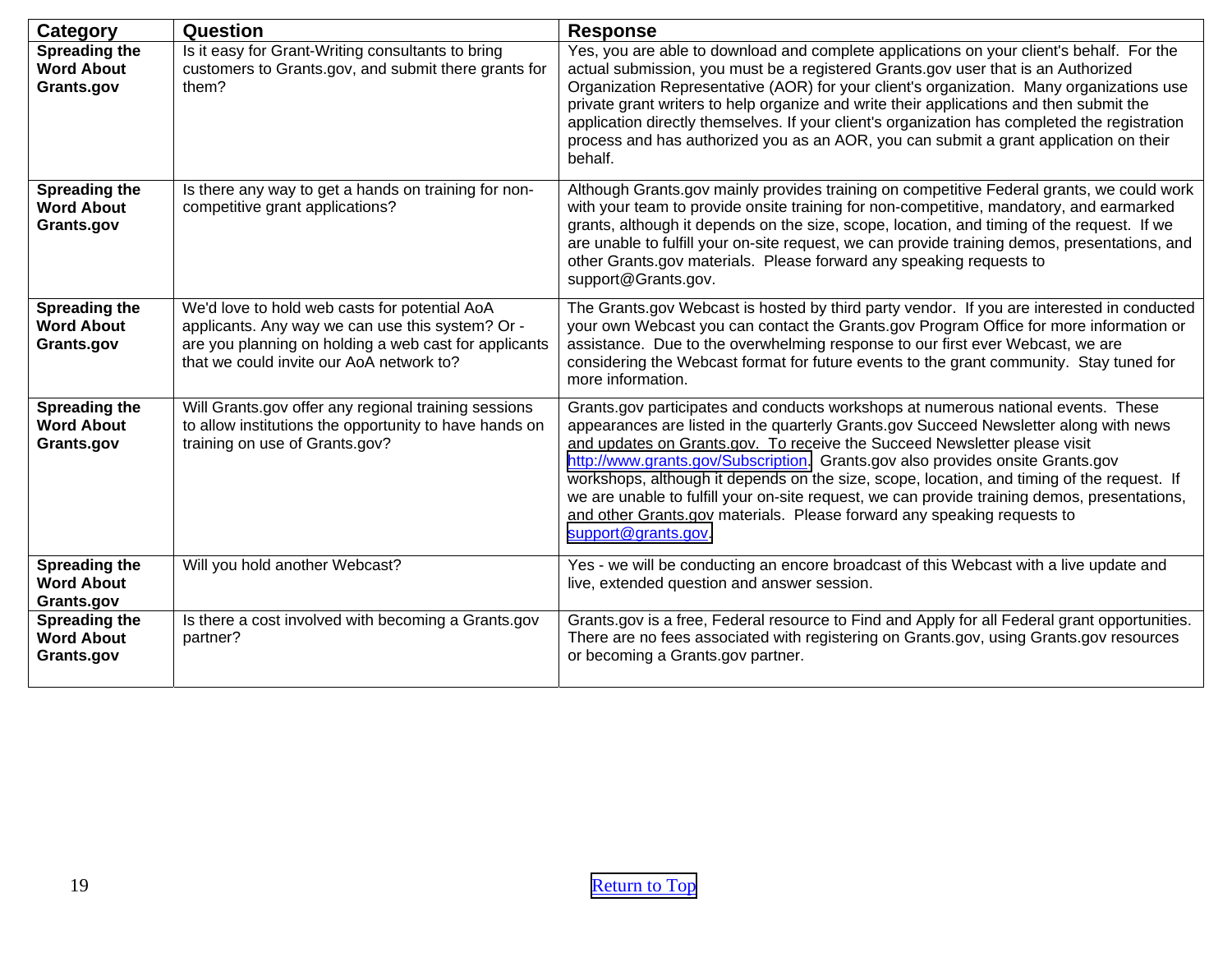<span id="page-19-0"></span>

| <b>Category</b>                                 | Question                                                                                                                                                   | <b>Response</b>                                                                                                                                                                                                                                                                                                                                                                                                                                                                                                                                                                                                                                                                                                                                                                                                                                                                                                                                                                                                                                                                                                                                                                                                              |
|-------------------------------------------------|------------------------------------------------------------------------------------------------------------------------------------------------------------|------------------------------------------------------------------------------------------------------------------------------------------------------------------------------------------------------------------------------------------------------------------------------------------------------------------------------------------------------------------------------------------------------------------------------------------------------------------------------------------------------------------------------------------------------------------------------------------------------------------------------------------------------------------------------------------------------------------------------------------------------------------------------------------------------------------------------------------------------------------------------------------------------------------------------------------------------------------------------------------------------------------------------------------------------------------------------------------------------------------------------------------------------------------------------------------------------------------------------|
| <b>Registering to</b><br>Apply on<br>Grants.gov | Is there a fee associated with registering or using to<br>Grants.gov if you are with an organization? What<br>about if your an individual seeking a grant? | Grants.gov's a free, Federal resource to Find and Apply for all Federal grant opportunities.<br>There are no fees associated with either registering on or using Grants.gov whether you<br>are with an organization or interested in using Grants.gov as an individual. Plus, it<br>simplifies and streamlines the process of finding and applying for grants, reducing costs<br>associated with postage, copying and distributing applications as well as eliminates the<br>need to outsource grant-seeking services. To learn more about getting starting with<br>Grants.gov, please visit http://www.grants.gov/GetStarted.                                                                                                                                                                                                                                                                                                                                                                                                                                                                                                                                                                                               |
| <b>Registering to</b><br>Apply on<br>Grants.gov | Can a grant writer who works with more than one<br>agency register as an independent grant seeker?                                                         | You only need to register if you plan to submit applications electronically through<br>Grants.gov on behalf of an organization or on your own behalf. Registration is not required<br>if you do not plan to submit applications. You have the ability to download and prepare<br>grant applications from multiple agencies with out registering. You can download<br>applications by accessing the following link: https://apply.grants.gov/forms_apps_idx.html.<br>If you plan to submit an application on behalf of company, organization, institution, or<br>government, you will need to register to become an Authorized Organization<br>Representative (AOR) for that organization. If you plan to submit applications on your own<br>behalf, you need to register as an individual on Grants.gov. Instructions on how to register<br>are available at the following link: http://www.grants.gov/GetStarted. Please be aware that<br>if you are registering as an individual, you will only be able to apply to application packages<br>that accept submissions from individuals. The application instructions will contain<br>information regarding if the application is open to both individuals and organizations. |
| <b>Registering to</b><br>Apply on<br>Grants.gov | Can a person be contact for more than one agency                                                                                                           | A person can submit a grant application on behalf of more than one agency or<br>organization. However, the person must receive authorization to submit on the behalf of<br>each of the organizations/agencies.                                                                                                                                                                                                                                                                                                                                                                                                                                                                                                                                                                                                                                                                                                                                                                                                                                                                                                                                                                                                               |
| <b>Registering to</b><br>Apply on<br>Grants.gov | Can an off site grant consultant register on behalf of<br>an organization?                                                                                 | An offsite grant consultant can register as an Authorized Organization Representative<br>(AOR), in order to submit grant applications electronically through Grants.gov on behalf of<br>an organization. If the consultant is not planning to submit and only planning to help<br>organizations find grant opportunities it is not necessary to register.                                                                                                                                                                                                                                                                                                                                                                                                                                                                                                                                                                                                                                                                                                                                                                                                                                                                    |
| <b>Registering to</b><br>Apply on<br>Grants.gov | Can an organization register once and have multiple<br>subscribers and/or individual investigators involved in<br>the grant process?                       | The organization only needs to complete the Grants.gov Get Started Registration Step to<br>Register with Central Contractor Registry (CCR) once. Other individuals from the<br>organization that plan to submit grant application packages electronically through<br>Grants.gov should complete the other two steps Get Started Registration Steps to Register<br>with the Credential Provider and Register with Grants.gov.  There are two key<br>registration roles for organizations planning to submit grant applications electronically<br>through Grants.gov. These two roles are the E-Business Point of Contact (EBiz POC) and<br>Authorized Organization Representative (AOR). The EBiz POC is the individual from your<br>organization that has the capability of designating which staff members can submit<br>applications through Grants.gov. When your organization registers with CCR, your<br>organization will be asked to designate an EBiz POC. AORs are individuals from your<br>organization who plan to submit grant applications on behalf of the organization. Prior t                                                                                                                               |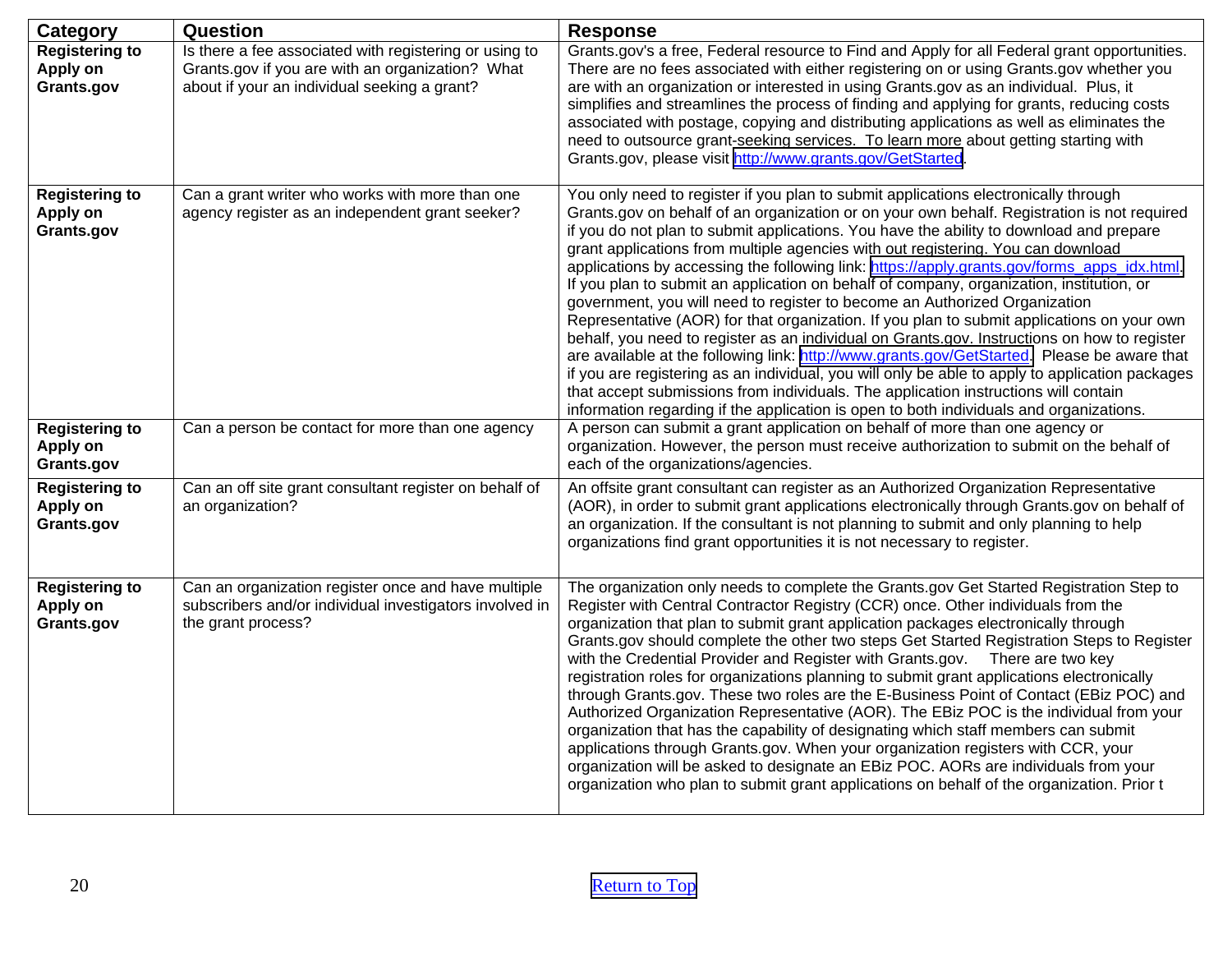| <b>Category</b>                                 | Question                                                                                                                                                                                                                                           | <b>Response</b>                                                                                                                                                                                                                                                                                                                                                                                                                                                                                                                                                                                                                                                                                                                                                                                                                                                                                                                                                                                                                                                                                                                                                                                                                                                                                                                                                                       |
|-------------------------------------------------|----------------------------------------------------------------------------------------------------------------------------------------------------------------------------------------------------------------------------------------------------|---------------------------------------------------------------------------------------------------------------------------------------------------------------------------------------------------------------------------------------------------------------------------------------------------------------------------------------------------------------------------------------------------------------------------------------------------------------------------------------------------------------------------------------------------------------------------------------------------------------------------------------------------------------------------------------------------------------------------------------------------------------------------------------------------------------------------------------------------------------------------------------------------------------------------------------------------------------------------------------------------------------------------------------------------------------------------------------------------------------------------------------------------------------------------------------------------------------------------------------------------------------------------------------------------------------------------------------------------------------------------------------|
| <b>Registering to</b><br>Apply on<br>Grants.gov | Can multiple users register under one organizational<br>name to support different programs within the<br>organization? Please explain the initial Registration<br>Process. Where? What is needed?                                                  | Individuals from your organization only need to register if they plan to submit grant<br>application packages electronically through Grants.gov.<br>There are two key registration roles for organizations planning to submit grant applications<br>electronically through Grants.gov. These two roles are the E-Business Point of Contact<br>(EBiz POC) and Authorized Organization Representative (AOR). The EBiz POC is the<br>individual from your organization that has the capability of designating which staff members<br>can submit applications through Grants.gov. When your organization registers with CCR,<br>your organization will be asked to designate an EBiz POC. AORs are individuals from your<br>organization who plan to submit grant applications on behalf of the organization. Prior to<br>submitting a grant application, they must register with Grants.gov and receive privileges<br>from your organization's EBiz POC to submit on behalf of the organization. Instructions on<br>how to register are available at the following link: http://www.grants.gov/GetStarted.<br>Note: An organization can have multiple Authorized Organization Representatives, who<br>can submit grant applications on the organizations behalf, but can only assign one E-<br>Business Point of Contact, who will receive email request to grant submission privileges. |
| <b>Registering to</b><br>Apply on<br>Grants.gov | Can we register as individuals or as a whole<br>organization?                                                                                                                                                                                      | You can register as an individual or on behalf of an organization to submit grant<br>applications electronically through Grants.gov. If you plan to submit a grant application on<br>behalf of an organization, you need to register to become an Authorized Organization<br>Representative (AOR). If you plan to submit a grant application on your own behalf and not<br>on behalf of a company, organization, institution, or government, you should register as an<br>individual on Grants.gov. Instructions on how to register are available at the following link:<br>http://www.grants.gov/GetStarted                                                                                                                                                                                                                                                                                                                                                                                                                                                                                                                                                                                                                                                                                                                                                                          |
| <b>Registering to</b><br>Apply on<br>Grants.gov | Do you need a DUNS number?                                                                                                                                                                                                                         | If you are planning to submit applications electronically through Grants.gov on behalf of an<br>organization, you will need a DUNS number. If you are submitting a grant on your own<br>behalf and not on behalf of a company, organization, institution, or government, a DUNS<br>number is not required for applying electronically through Grants.gov. However, you will<br>need to have the Funding Opportunity Number of the grant application package that you<br>wish to apply for available as you complete the registration process.                                                                                                                                                                                                                                                                                                                                                                                                                                                                                                                                                                                                                                                                                                                                                                                                                                         |
| <b>Registering to</b><br>Apply on<br>Grants.gov | Does an organization need to go through the<br>registration/authentication process each time they<br>apply for a grant or just one time? What if the<br>organization has two legal entity names - does that<br>require two registration processes? | Registration is a one-time process for an organization. If you have two DUNS Numbers for<br>your organization because of the two legal names, you will need to register each DUNS<br>number within the Central Contractor Registry (CCR). Once you have completed this<br>process, the organization will be fully registered and you will not need to register again.                                                                                                                                                                                                                                                                                                                                                                                                                                                                                                                                                                                                                                                                                                                                                                                                                                                                                                                                                                                                                 |
| <b>Registering to</b><br>Apply on<br>Grants.gov | Does the AOR have to be the same authorizing<br>person as the Electronic Business POC?                                                                                                                                                             | E-Business Point of Contact or an Authorized Organization Representative are two roles<br>for using Grants.gov that can be held by one person or multiple people usually depending<br>on the size of the Organization. Note: An organization can have multiple Authorized<br>Organization Representatives, who can submit grant applications on the organizations<br>behalf, but can only assign one E-Business Point of Contact, who will receive email<br>requests to grant submission privileges.                                                                                                                                                                                                                                                                                                                                                                                                                                                                                                                                                                                                                                                                                                                                                                                                                                                                                  |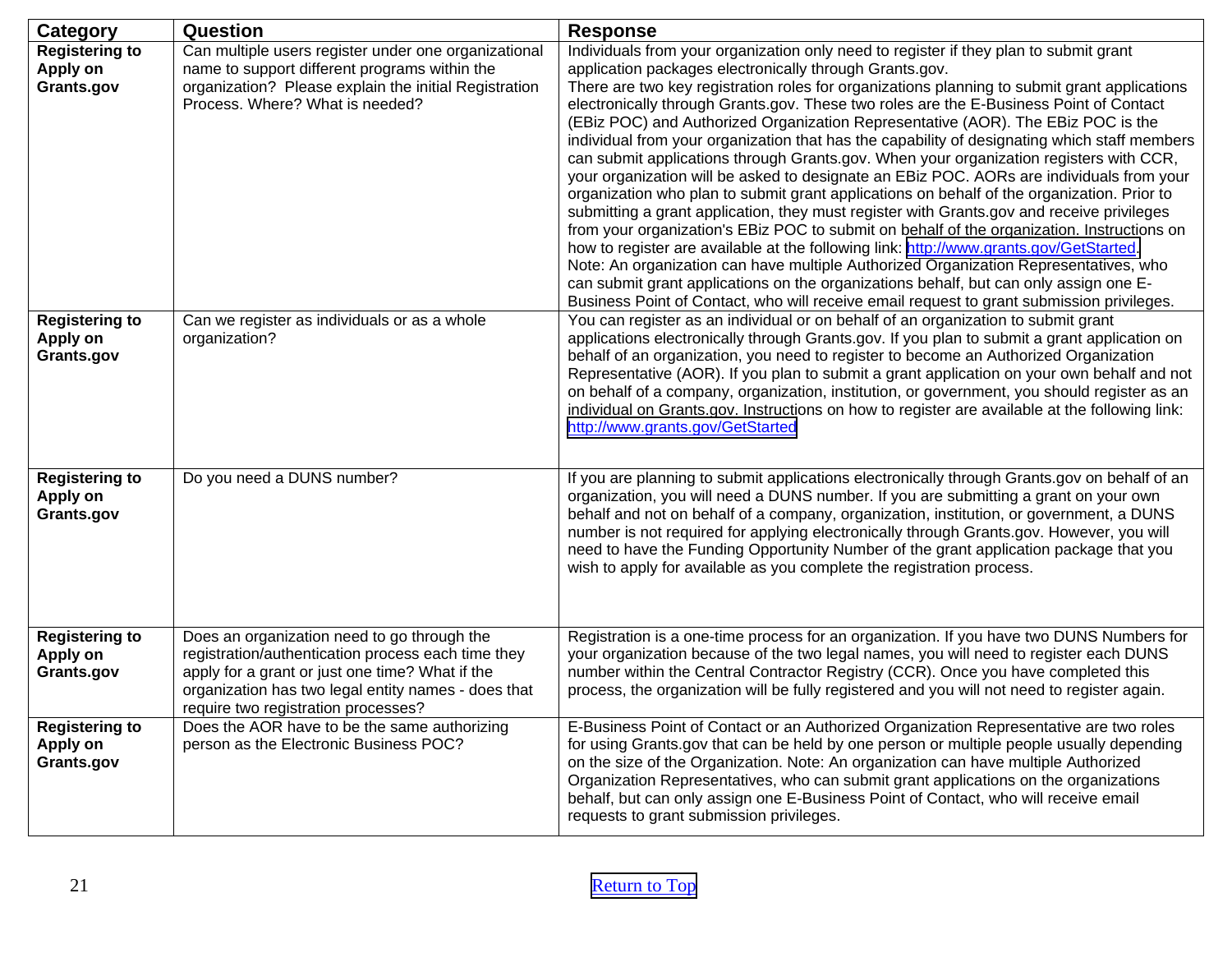| Category                                                                 | <b>Question</b>                                                                                                                                                                  | <b>Response</b>                                                                                                                                                                                                                                                                                                                                                                                                                                                                                                                                                                                                                                                                                                                                                                                                                                                                                                                                                                                                                           |
|--------------------------------------------------------------------------|----------------------------------------------------------------------------------------------------------------------------------------------------------------------------------|-------------------------------------------------------------------------------------------------------------------------------------------------------------------------------------------------------------------------------------------------------------------------------------------------------------------------------------------------------------------------------------------------------------------------------------------------------------------------------------------------------------------------------------------------------------------------------------------------------------------------------------------------------------------------------------------------------------------------------------------------------------------------------------------------------------------------------------------------------------------------------------------------------------------------------------------------------------------------------------------------------------------------------------------|
| <b>Registering to</b><br>Apply on<br>Grants.gov<br><b>Registering to</b> | For the registration, is there a checkbox for a small<br>business to self identify?<br>How can I find out whether my institution is a                                            | No, there is not a checkbox for business type during the Grants.gov Registration process<br>since all organizations follow the same registration steps. Yet, when you are setting up<br>your business's profile at the Central Contractor Registry (CCR), you would be able to<br>designate yourself as a small business. Also, within certain applications, an agency may<br>request information regarding your small business status, but that is on a case-by-case<br>basis and will be part of the agency application package and agency specific instructions.<br>Ask the grant administrator, chief financial officer, or other authorizing official if your                                                                                                                                                                                                                                                                                                                                                                        |
| Apply on<br>Grants.gov                                                   | member institution so I can register to participate in<br>Grants.gov?                                                                                                            | institution has completed the necessary Grants.gov registration step to Register with the<br>Central Contractor Registry. For information on what is required for your institution, refer to<br>the following link: http://www.grants.gov/GetStarted.                                                                                                                                                                                                                                                                                                                                                                                                                                                                                                                                                                                                                                                                                                                                                                                     |
| <b>Registering to</b><br>Apply on<br>Grants.gov                          | How do academic researchers register for<br>Grants.gov?                                                                                                                          | Academic researchers only need to register if they plan to submit applications<br>electronically through Grants.gov on behalf of an organization or on their own behalf.<br>Registration is not required if you do not plan to submit applications. You have the ability to<br>download and prepare grant applications from multiple agencies with out registering. You<br>can download applications by accessing the following link:<br>https://apply.grants.gov/forms_apps_idx.html. If you plan to submit an application on<br>behalf of company, organization, institution, or government, you will need to register to<br>become an Authorized Organization Representative (AOR) for that organization (Ex.<br>University). The organization will need to grant you privileges to submit on their behalf. If<br>you plan to submit applications on your own behalf, you need to register as an individual<br>on Grants.gov. Instructions on how to register are available at the following link:<br>http://www.grants.gov/GetStarted |
| <b>Registering to</b><br>Apply on<br>Grants.gov                          | I am having difficulty getting in touch with the<br>credential provider. What do you suggest?                                                                                    | Please email the credential provider at eauthhelp@orc.com or call 1-800-386-6820<br>between 7:30 AM and 6:00 PM Eastern Standard/Daylight Time. If you continue to<br>experience difficulties please contact Grants.gov Customer Support at support@grants.gov<br>for further assistance with this process.                                                                                                                                                                                                                                                                                                                                                                                                                                                                                                                                                                                                                                                                                                                               |
| <b>Registering to</b><br>Apply on<br>Grants.gov                          | I went through a lengthy process to register with<br>Grants.gov some time ago and recently was told that<br>my registration had expired. Who would I contact to<br>resolve this? | Contact Grants.gov Customer Support support@grants.gov for assistance.                                                                                                                                                                                                                                                                                                                                                                                                                                                                                                                                                                                                                                                                                                                                                                                                                                                                                                                                                                    |
| <b>Registering to</b><br>Apply on<br>Grants.gov                          | If we are registered with Grants. Gov, are we<br>automatically registered with all 26 Federal agencies<br>and can submit grants to them without additional<br>registration?      | If you have completed the one-time registration process with Grants.gov, you have the<br>ability to electronically submit grant applications currently available from any Federal<br>agency.                                                                                                                                                                                                                                                                                                                                                                                                                                                                                                                                                                                                                                                                                                                                                                                                                                              |
| <b>Registering to</b><br><b>Apply on</b><br>Grants.gov                   | If we register and become a central submitter for our<br>agency. Are we then the only portal for our agency?                                                                     | No. You will most likely handle who will be authorized, but you can select as many<br>Authorized Organizational Representatives (AOR) as you would like for your organization<br>and decentralize the submission process. If you would like to centralize the submitting<br>process, then you can also control who you would like to give AOR privileges to in your<br>organization.                                                                                                                                                                                                                                                                                                                                                                                                                                                                                                                                                                                                                                                      |
| <b>Registering to</b><br>Apply on<br>Grants.gov                          | Is it wise for nonprofit business consultants to<br>register with Grants.gov?                                                                                                    | If the nonprofit business consultants plan to submit grant applications electronically through<br>Grants.gov on their own behalf or on behalf of an organization, they need to register with<br>Grants.gov.                                                                                                                                                                                                                                                                                                                                                                                                                                                                                                                                                                                                                                                                                                                                                                                                                               |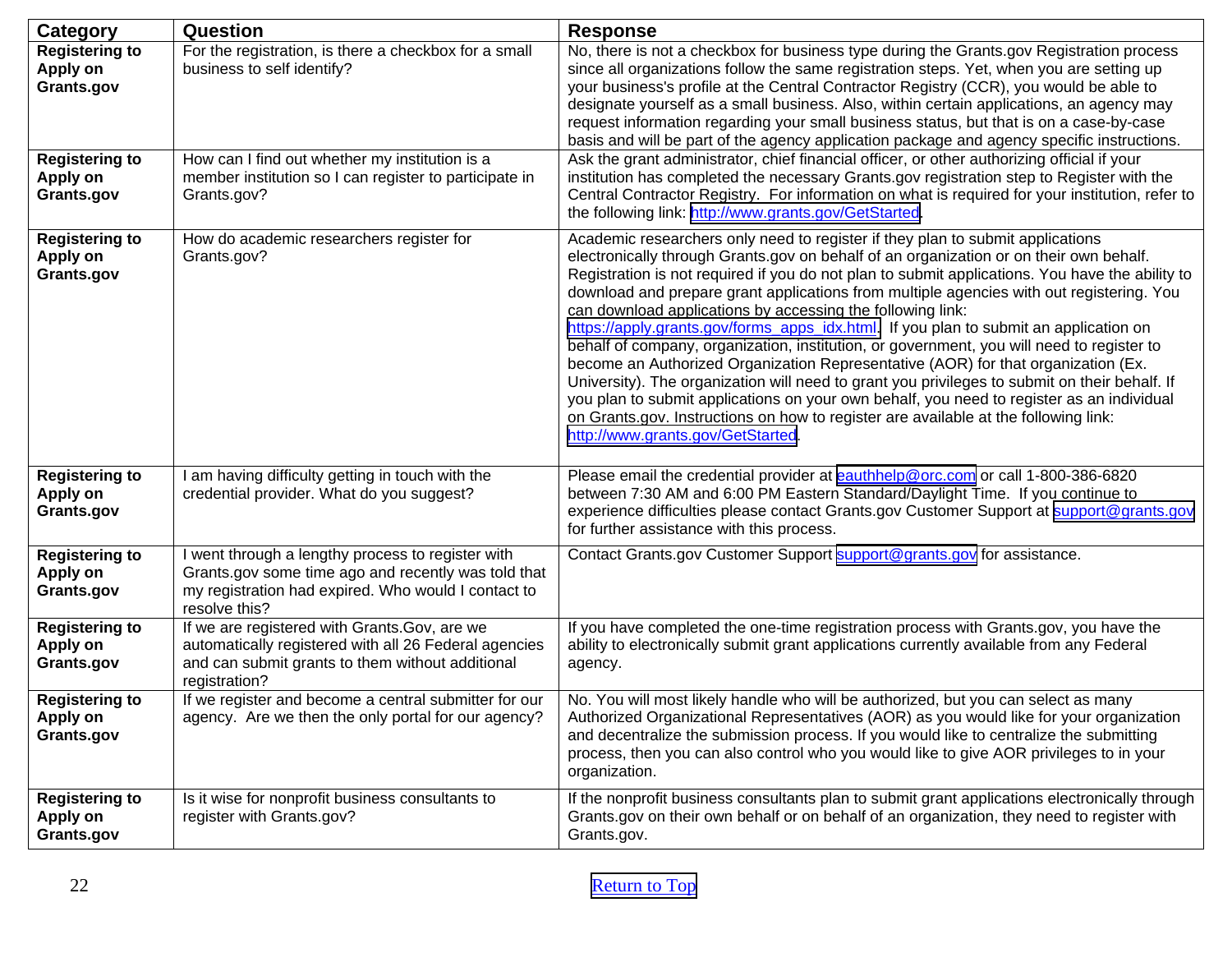| <b>Category</b>                                 | Question                                                                                                                                                                                                                                                 | <b>Response</b>                                                                                                                                                                                                                                                                                                                                                                                                                                                                                                                                                                                                                                                                                                                                                                                                               |
|-------------------------------------------------|----------------------------------------------------------------------------------------------------------------------------------------------------------------------------------------------------------------------------------------------------------|-------------------------------------------------------------------------------------------------------------------------------------------------------------------------------------------------------------------------------------------------------------------------------------------------------------------------------------------------------------------------------------------------------------------------------------------------------------------------------------------------------------------------------------------------------------------------------------------------------------------------------------------------------------------------------------------------------------------------------------------------------------------------------------------------------------------------------|
| <b>Registering to</b><br>Apply on<br>Grants.gov | Is there a limit on how many people from an<br>institution can be registered to use Grants.gov? At<br>my large university, my PIs would benefit greatly<br>from the search features while they would not be the<br>ones submitting for the organization. | Only individuals who plan to submit grant applications electronically through Grants.gov<br>need to register. If an individual only plans to research, prepare and download applications,<br>it is not necessary for them to register. There is no limit on the number of people who can<br>register from an institution to use Grants.gov.                                                                                                                                                                                                                                                                                                                                                                                                                                                                                   |
| <b>Registering to</b><br>Apply on<br>Grants.gov | Must I register with Grants.gov to complete<br>continuation grants for Head Start programs?                                                                                                                                                              | If you plan to submit a grant application package electronically through Grants.gov, you<br>need to register with Grants.gov. Registration is required for submitting all types of grant<br>application packages.                                                                                                                                                                                                                                                                                                                                                                                                                                                                                                                                                                                                             |
| <b>Registering to</b><br>Apply on<br>Grants.gov | Our agency will be applying for various types of<br>assistance, not just competitive grants. Do we need<br>to register more than one person with the Credential<br>Provider?                                                                             | Individuals only need to register if they plan to submit applications electronically through<br>Grants.gov on behalf of an organization. Registration is not required if you do not plan to<br>submit applications. So only the individuals who plan to submit grant applications need to<br>register. Individuals who only plan to research, prepare, and/or download applications do<br>not need to register.                                                                                                                                                                                                                                                                                                                                                                                                               |
| <b>Registering to</b><br>Apply on<br>Grants.gov | Please explain how and when a community agency<br>can register for Grants.gov?                                                                                                                                                                           | Grants.gov encourages you register as early as possible if you anticipate applying for a<br>Federal grant. The registration process can take up to three to five business days,<br>depending on your organization's preparation and access to the information needed.<br>Registering early will ensure that when you are ready to submit an application to<br>Grants.gov it will be a smooth process. To register with Grants.gov to submit an<br>application electronically simply follow the step-by-step instructions on how to register are<br>available at the following link: http://www.grants.gov/GetStarted.                                                                                                                                                                                                         |
| <b>Registering to</b><br>Apply on<br>Grants.gov | We have hesitated to register because e-mails go to<br>the signatory (in our case our President). Will there<br>be a change so that the Sponsored Research Office<br>receives correspondence?                                                            | Notification emails for individuals requesting to register with Grants.gov go to the individual<br>designated in your organization's Central Contractor Registry as the E-Business Point of<br>Contact. Your organization may want to consider updating the E-Business Point of Contact<br>field in the Central Contractor Registry to the individual from your organization who would<br>grant privileges to individuals who plan to submit grant applications on behalf of your<br>organization, if the President is not the person who wishes to hold this role.<br>There are two key registration roles for organizations planning to submit grant applications<br>electronically through Grants.gov. These two roles are the E-Business Point of Contact<br>(EBiz POC) and Authorized Organization Representative (AOR). |
| <b>Registering to</b><br>Apply on<br>Grants.gov | What is the estimated amount of time to prepare the<br>Grants. Gov organization registration?                                                                                                                                                            | The minimum time to prepare the Grants.gov registration is 3 days. However, it is<br>recommended that you do not wait until the last minute if a deadline approaching because<br>it may take you organization longer than 3 days.                                                                                                                                                                                                                                                                                                                                                                                                                                                                                                                                                                                             |
| <b>Registering to</b><br>Apply on<br>Grants.gov | Who would be considered an authorized<br>representative in an organization?                                                                                                                                                                              | An Authorized Organization Representative (AOR) is a person who has been granted<br>privileges from their organization to submit a grant on behalf of an organization<br>electronically through Grants.gov. AORs have the authority to sign grant applications and<br>the required certifications and/or assurances that are necessary to fulfill the requirements<br>of the application process.                                                                                                                                                                                                                                                                                                                                                                                                                             |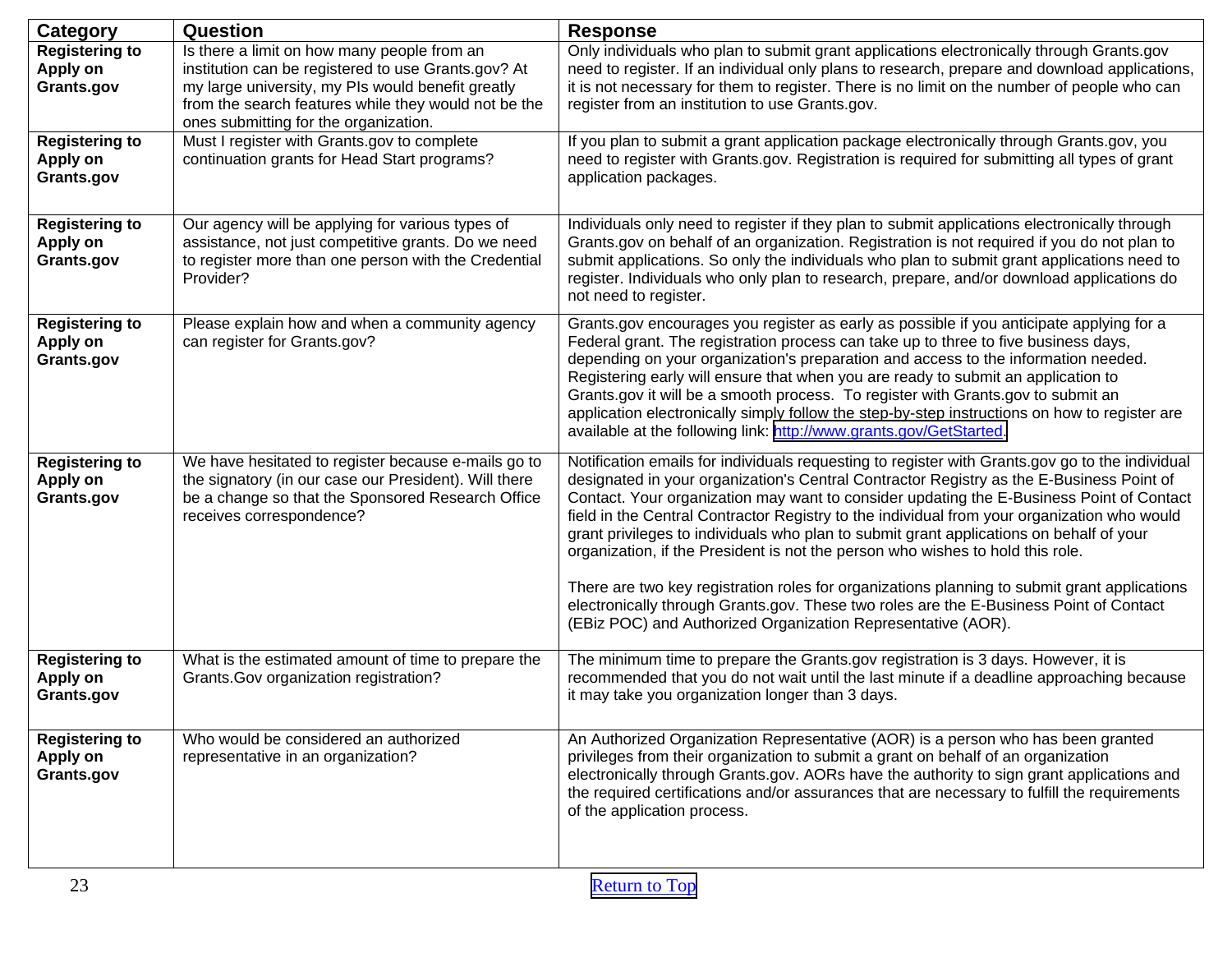<span id="page-23-0"></span>

| Category                                         | Question                                                                                                                                                                                                                                                                                                                                                                                                                                                                     | <b>Response</b>                                                                                                                                                                                                                                                                                                                                                                                                                                                                                                                                                                                                                                                                                                                                                                                                                                                                                                                                                                       |
|--------------------------------------------------|------------------------------------------------------------------------------------------------------------------------------------------------------------------------------------------------------------------------------------------------------------------------------------------------------------------------------------------------------------------------------------------------------------------------------------------------------------------------------|---------------------------------------------------------------------------------------------------------------------------------------------------------------------------------------------------------------------------------------------------------------------------------------------------------------------------------------------------------------------------------------------------------------------------------------------------------------------------------------------------------------------------------------------------------------------------------------------------------------------------------------------------------------------------------------------------------------------------------------------------------------------------------------------------------------------------------------------------------------------------------------------------------------------------------------------------------------------------------------|
| <b>Registering to</b><br>Apply on<br>Grants.gov  | Why is it necessary to have a 3-stage registration<br>process? Surely this can be simplified. I know of one<br>agency for which complete registration took 6 weeks<br>from beginning to end. This would have been<br>disastrous if a grant had wanted to be applied for in<br>that timeframe. It requires registration as a<br>government contractor, which was not typically<br>necessary for most grant applications under the old<br>system. Is this going to be changed? | The purpose of the 3-stage process is to ensure that only authorized individuals can submit<br>grant applications electronically through Grants.gov on behalf of an organization.<br>Registration with the CCR is a one-time set-up step required only by a person from an<br>organization who is responsible for the administration and management of grant activities.<br>Completing this step provides an organization with the capability of designating, or<br>revoking, the privileges of individuals who wish to submit on an organization's behalf. This<br>safeguards an organization from individuals who may attempt to submit grant application<br>packages without permission. Registration with the Credential Provider provides individuals<br>from an organization with a user name and password. Registration with Grants.gov<br>provides individuals from an organization with a Grants.gov account that allows a person to<br>submit on behalf of an organization. |
| <b>Registering to</b><br>Apply on<br>Grants.gov  | Would it be helpful people to first check with their<br>Sponsored Projects Office before going through the<br>3 step registration process to confirm the institution<br>has completed the first steps.                                                                                                                                                                                                                                                                       | Yes, it most certainly is advisable for individuals who plan to submit grant applications<br>electronically through Grants.gov on behalf of an organization to check with the Sponsored<br>Project Office about registering with Grants.gov.                                                                                                                                                                                                                                                                                                                                                                                                                                                                                                                                                                                                                                                                                                                                          |
| Grants.gov<br><b>Technical</b><br><b>Support</b> | Do our computer systems need to meet certain<br>requirements or have certain software for grant<br>submission online? Is there a cost for the software?                                                                                                                                                                                                                                                                                                                      | Yes, there are some standard computer system requirements to enable browsing the<br>internet. However there are minimal requirements to download and install the PureEdge<br>Viewer. This small, free program will allow you to access, complete and submit<br>applications electronically and securely. To function properly, your computer must meet<br>the following system requirements: Windows 98, ME, NT 4.0, 2000, XP; 500 Mhz<br>processor; 128 MB of RAM; 40 MB disk space; Web browser: Internet Explorer 5.01 or<br>higher, Netscape Communicator 4.5 - 4.8, Netscape 6.1, 6.2, or 7. For more details<br>please visit please visit http://www.grants.gov/DownloadViewer.                                                                                                                                                                                                                                                                                                 |
| Grants.gov<br><b>Technical</b><br><b>Support</b> | Do you have a test area where Federal grants staff<br>can register and explore the site, so we can see what<br>our applicants see?                                                                                                                                                                                                                                                                                                                                           | We are working on a training environment for just that situation. However it is not available<br>just yet. If you have a specific, timely need, please contact your agency's Grants.gov Point<br>of Contact or your agency's Outreach Contact. Please visit<br>http://www.grants.gov/ForGrantors to locate your Grants.gov Agency Point Contact and<br>Agency Outreach Contact.                                                                                                                                                                                                                                                                                                                                                                                                                                                                                                                                                                                                       |
| Grants.gov<br><b>Technical</b><br><b>Support</b> | When will you start supporting other computer<br>platforms?                                                                                                                                                                                                                                                                                                                                                                                                                  | Grants.gov is working with organizations such as Apple and PureEdge to develop a<br>downloadable, electronic application software compatible with many computer platforms.<br>Beyond Windows based platforms, Grants.gov currently provides access to MAC computer<br>platforms through the use of Windows Emulation to view the PureEdge application<br>packages. Please see the following information on Grants.gov for more details:<br>http://www.grants.gov/GrantsGov UST Grantee/!SSL!/WebHelp/MacSupportforPureEdge.<br>pdf                                                                                                                                                                                                                                                                                                                                                                                                                                                    |
| Grants.gov<br><b>Technical</b><br><b>Support</b> | Why can't you make it directly Mac compatible (i.e.<br>no need for PC-emulator software)? Academic<br>institutions have lots of Macs!                                                                                                                                                                                                                                                                                                                                        | Grants.gov continues to work Apple and PureEdge to develop a version of PureEdge that<br>is compatible with MAC. In the meantime, you can use Windows Emulation to view the<br>PureEdge application packages while using a MAC. Please see the following information<br>on Grants.gov for more details:<br>http://www.grants.gov/GrantsGov_UST_Grantee/!SSL!/WebHelp/MacSupportforPureEdge.<br>pdf.                                                                                                                                                                                                                                                                                                                                                                                                                                                                                                                                                                                   |